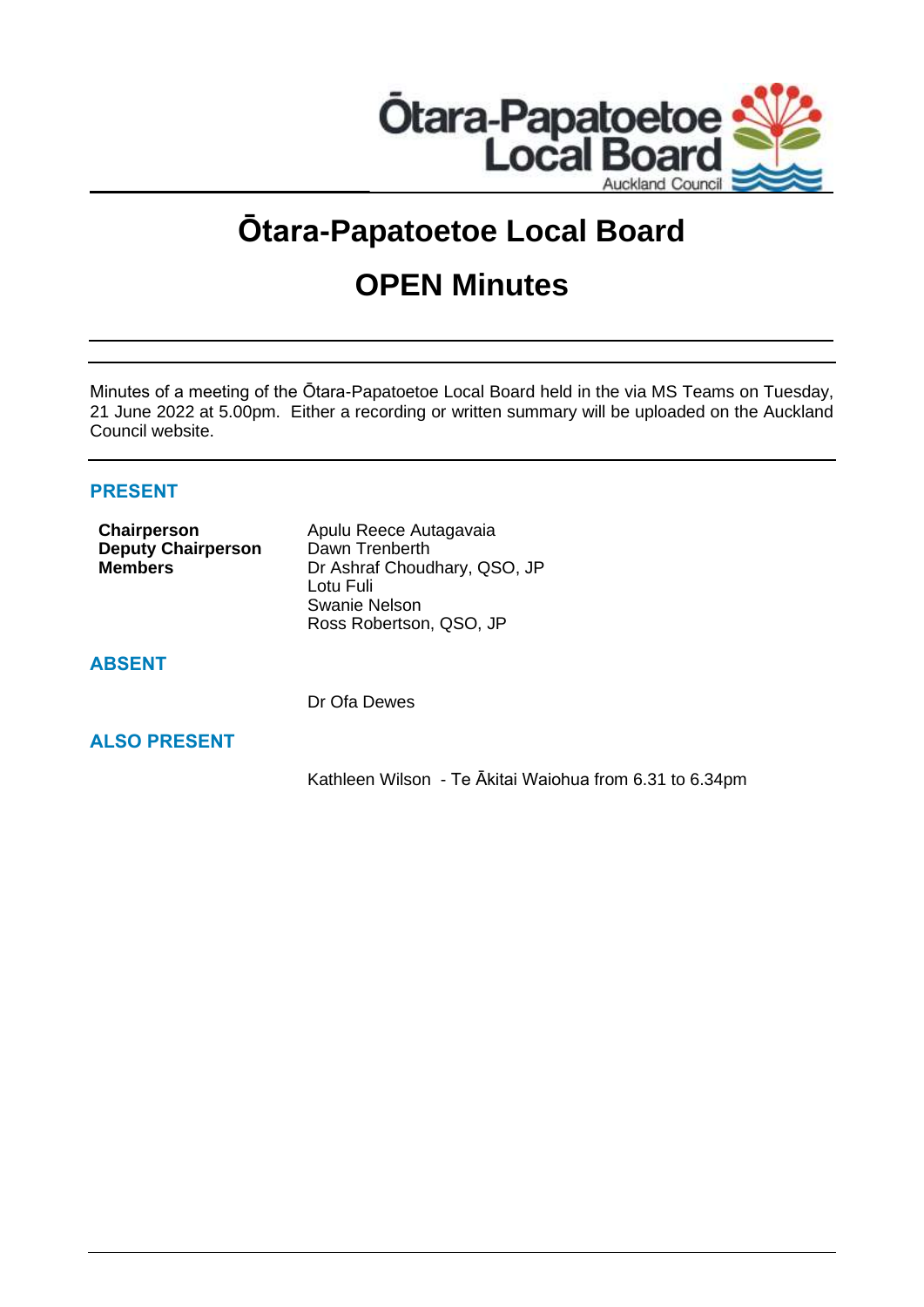

## **1 Welcome**

Chair Apulu Reece Autagavaia opened the meeting with a karakia.

## **2 Apologies**

Resolution number OP/2022/78

MOVED by Chairperson R Autagavaia, seconded by Member S Nelson:

## **That the Ōtara-Papatoetoe Local Board:**

**a) accept the apology from member Ofa Dewes for absence.**

## **CARRIED**

## **3 Declaration of Interest**

Member Fuli declared a non-financial conflict with item 20 - Ōtara-Papatoetoe Quick Response Grant Round Three 2021/2022 grant allocations in application QR2213-314 Pacifica Manukau, and took no part in the discussion or voting on this item.

## **4 Confirmation of Minutes**

Resolution number OP/2022/79

MOVED by Chairperson R Autagavaia, seconded by Member R Robertson:

## **That the Ōtara-Papatoetoe Local Board:**

**a) confirm the ordinary minutes of its meeting, held on Tuesday, 17 May 2022, as true and correct.**

## **CARRIED**

## **5 Leave of Absence**

There were no leaves of absence.

## **6 Acknowledgements**

The Ōtara-Papatoetoe Local Board acknowledged:

## **Dr Collin Fonotau Tukuitonga**

For services to Pacific and public health Dr Collin Tukuitonga is to be a Knight Companion of the New Zealand Order of Merit. Dr Tukuitonga has made a significant contribution to the health and welfare of Pacific people including in South Auckland. Dr Tukuitonga is the inaugural Associate Dean (Pacific) in the Faculty of Medical and Health Sciences at the University of Auckland. Between 2014 and 2020, he was the Director-General of the Secretariat of the Pacific Community, a regional intergovernmental organisation based in Noumea that works with several parties in the Pacific region. He was Chief Executive of the Ministry of Pacific Island Affairs between 2007 and 2012. He was a founder of the first Pacific community-owned health clinic - The Fono. In 2006 and 2007 he was Associate Professor of Public Health and Head of International at the University of Auckland, where he initiated their International Health programme. From 2003 to 2006 he worked for the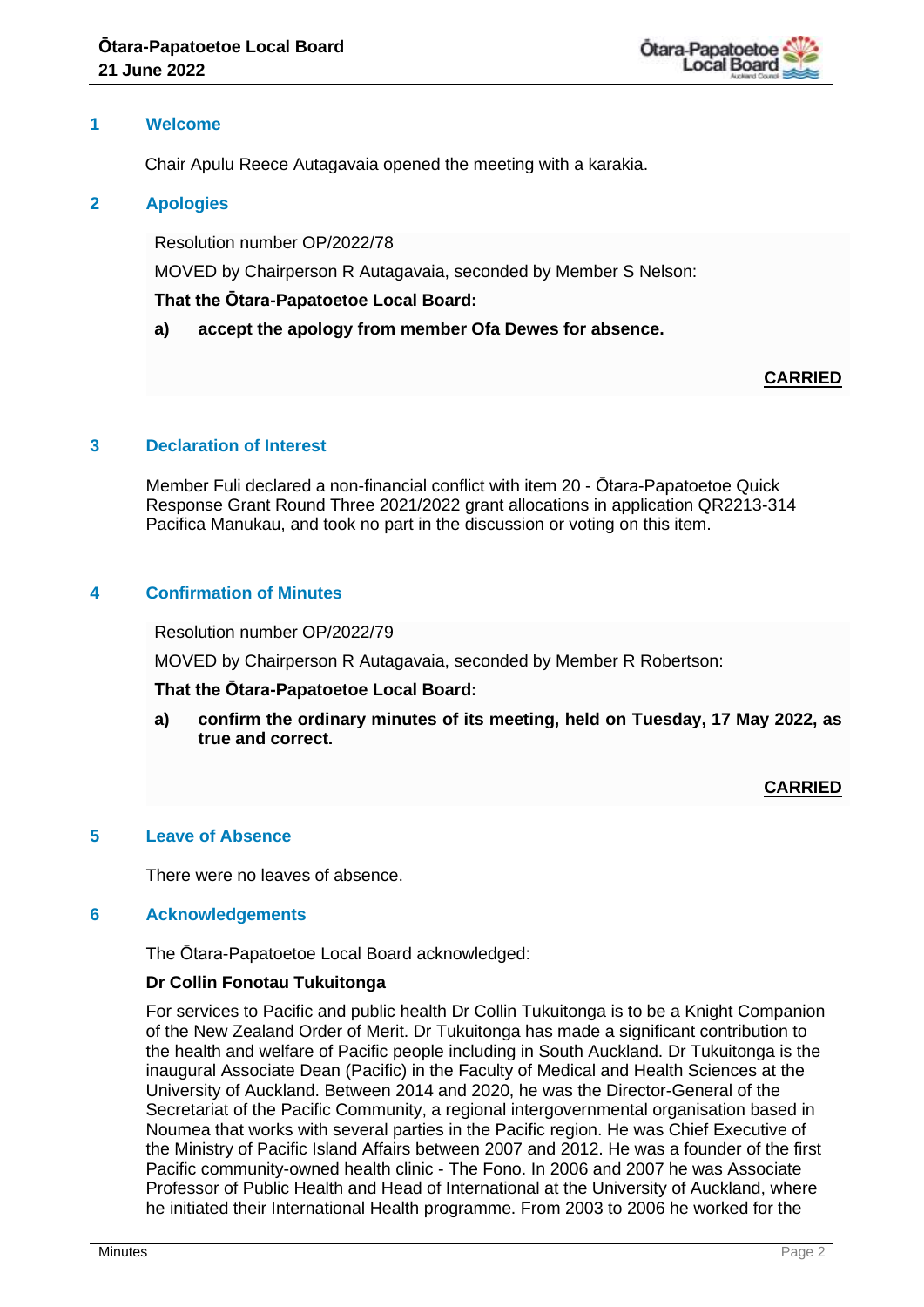

World Health Organisation in Geneva, developing international policies for the control of non-communicable diseases such as heart disease and diabetes. He was the New Zealand Director of Public Health between 2001 and 2003, leading the national response to the threat of SARS. In the 1990s, he was key in the establishment of the Department of Māori and Pacific Health at the University of Auckland. Dr Tukuitonga has been a key contributor to the national COVID-19 response, especially in relation to Pacific communities regarding information dissemination and ensuring high vaccination rates.

## **Dr Hilary Blacklock**

For services to haematology Dr Hilary Blacklock is to be an Officer of the New Zealand Order of Merit. Dr Blacklock has contributed to New Zealand haematology, including stem cell transplant services since 1986. Dr Blacklock helped establish and has been the Medical Director of the New Zealand Bone Marrow Donor Registry (NZBMDR) since inception in 1996, which has primarily recruited healthy adults of Māori and Polynesian ethnicity, as other donors are available from the 40 million on international registries. Prior to the establishment of the NZBMDR, no matched donors were available for Māori and Polynesians. Since then, more than 146 life-saving transplants have been performed, and other patients overseas have also received New Zealand donor stem cells. She was the founding clinician and former Clinical Director of the Middlemore Hospital Haematology Department for 27 years, now one of New Zealand's top haematology units. Dr Blacklock has been a Trustee of the patient support group of Leukaemia and Blood Cancer New Zealand since 1994.

#### **Melegalenuu Ah Sam**

For services to Pacific language education Mrs Melegalenuu Ah Sam is to be a Member of the New Zealand Order of Merit. A resident of Papatoetoe, Mrs Ah Sam has held several roles with Mangere College since 1990, currently as Deputy Principal from 2017. Beginning in the mid-1990s, Mrs Ah Sam established Samoan language teaching at the college, later driving the addition of Cook Islands Māori and Lea Faka-Tonga. She led the establishment of the Languages 'L Block' at the college in 2012, as a hub for Māori and Pacific learning in language and culture. She is a founding member and executive officer of Fotu o Malama Association (FOMA) Association for Teachers of Samoan Language and Culture in secondary and tertiary sectors. She has been Treasurer of FAGASA, the national organisation of Samoan language teachers, at regional and national levels. She has been lead coordinator of the Samoan stage at the ASB Auckland Polyfest since 1993, and a member of the Polyfest organising committee and Trust Board. Mrs Ah Sam is the long-serving Treasurer of EFKS New Zealand New Vision Church.

## **Dr Linita Manu'atu**

For services to Pacific education and the Tongan community Dr Linita Manu'atu is to be a Member of the New Zealand Order of Merit. Dr Manu'atu is a trustee of the Centre for Pacific Languages, based in Manukau. Dr Manu'atu has been involved with Pacific educational research since the 1980s across an academic career with Auckland universities, and her current executive leadership role at 'Api Fakakoloa Homebased Educational Services ('AFES). Dr Manu'atu runs ongoing professional development for educators through 'AFES. She has chaired the Tongan Language Year organising committee since 2012. She has co-hosted weekly Tongan radio talk shows covering current events and education on a voluntary basis. She led the development of the Bachelor of Education (Pasifika Early Childhood Teaching) degree based on research using indigenous Tongan concepts, which was endorsed by the New Zealand Teachers Council in 2013. Dr Manu'atu has contributed to the New Zealand Association for Research in Education (NZARE) on the Pasifika Caucus.

## **Reverend Vaelua Salafai Mika**

For services to church ministry and the Samoan community Reverend Salafai Mika has been awarded the Queen's Service Medal. A resident of Papatoetoe, Reverend Mika has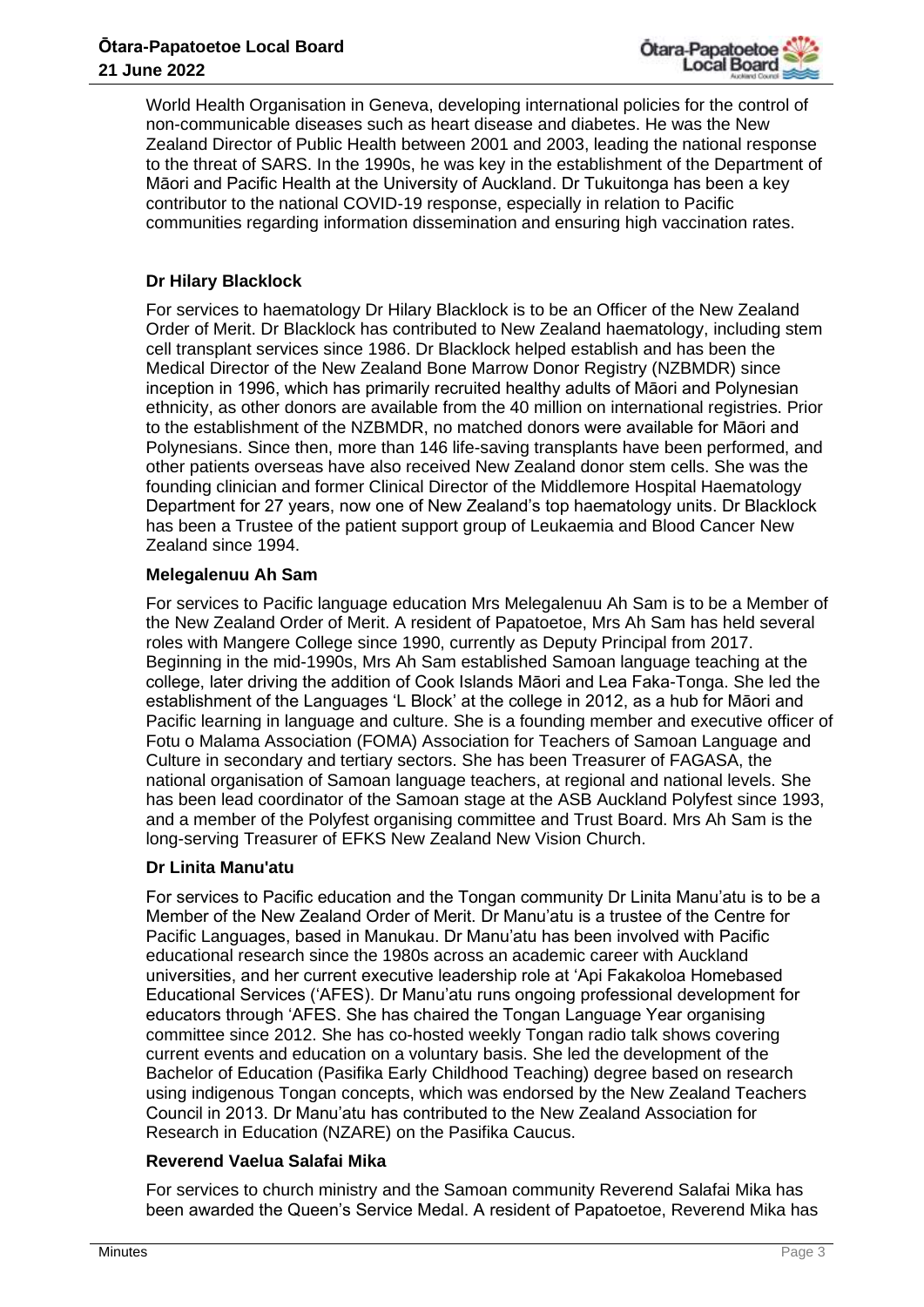

supported his local communities through church ministry from the late 1980s until retiring in 2015. Reverend Mika was ordained into the New Zealand Methodist Conference in Levin in 1988 and was posted in Ōtara at St Pauls Methodist Church from 1991 to 1996. From 1997 he worked on establishing the Samoan Papatoetoe Metotisi Church, which officially opened in 2003. His drive to establish a Samoan church stemmed from his commitment to preserving the Samoan language and culture for New Zealand-born Samoans. He then served the Ōtara Faletoi Metotisi Church from 2004 to 2010 and the Phillipstown Samoan Metotisi Church in Christchurch from 2011 to 2015, before retiring from church ministry. While in Ōtara and Papatoetoe, he was involved with the Ōtara Network Action Group. He has been a member of the Manukau Institute of Technology's Pasifika Community Komiti since 2015. Reverend Mika has supported restorative justice sessions and visited prison inmates as a counsellor and chaplain.

## **Ellen Huia Reremoana Norman**

For services to Māori and mental health Ms Reremoana Norman has been awarded the Queen's Service Medal. Ms Norman has spent more than 25 years in mental health services in Auckland and Northland, including at Middlemore Hospital. Ms Norman began her career in mental health in South Auckland in 1993 during a period of change with the closure of Kingseat Psychiatric Hospital, an increase in community based mental health services, and a drive to improve Māori mental health. With Counties Manukau DHB from 1999 to 2006, she advocated for Māori equity, developed Māori clinicians and kaumatua services, and represented Māori on regional and national mental health forums. She was then District Manager Far North Mental Health and Addictions at Northland DHB from 2007 to 2017. She was Director of Māori Development and Manager of Community Engagement roles with the Mental Health Foundation of New Zealand. She was member and Chair of the Board of Trustees of Te Rau Matatini (now Te Rau Ora), the national centre for Māori workforce development, education and cultural capability. She is Chair of Ngāti Kahu Social and Health, Trustee of Ngāti Kahu ki Tamaki, and Treasurer of Te Paatu Marae. Ms Norman is Māori Suicide Postvention Coordinator for Manurewa Marae and established several initiatives for mental health education.

## **Alfred Meredith Filipaina**

For services to the New Zealand Police and the community Mr Alf Filipaina was awarded in May, the New Zealand Order of Merit, by the Governor-General of Aotearoa, Dame Cindy Kiro. Mr Filipaina was a member of the New Zealand Police from 1978 until retiring in 2016. Mr Filipaina became the first Pacific Liaison Officer with the New Zealand Police in 2000, building a positive rapport with the Pacific community in the Counties Manukau Police District, allowing him to resolve many issues in the community. He co-created the Counties Manukau Pacific Wardens and brought together the individual groups by establishing the Auckland Regional Pacific Wardens in 2010. He was elected to Manukau City Council in 2003 and appointed Co-Chair of Te Tiriti o Waitangi Komiti in 2007. In 2010 he was elected to the newly formed Auckland Council as the first Māori/Pacific Councillor for the Manukau Ward. Following the 2010 super city amalgamation, he played a key role in the development of the Auckland Unitary Plan, chairing the committee from 2013 to 2016. He was appointed Deputy Chairperson of the Environment and Communities Committee in 2016. Mr Filipaina has been Director of Counties Manukau Rugby League zone since 2016, a Trustee since 2000 and now Chairperson of the Mangere Law Centre, and Deputy Chair of Tūpuna Maunga o Tāmaki Makaurau Authority.

## **Roger Tuivasa-Sheck**

Congratulations to Roger Tuivasa-Sheck who was named as one of the new caps in the All Blacks team to face Ireland later this month. Tuivasa-Sheck started his junior rugby at East Tamaki Rugby Club. He is a New Zealand rugby union player for the Auckland Blues in the Super Rugby Pacific. Tuivasa-Sheck previously played rugby league as a fullback and captain for the New Zealand Warriors in the National Rugby League. In 2018 Tuivasa-Sheck became the first New Zealand Warriors player to win the Dally-M Medal. He also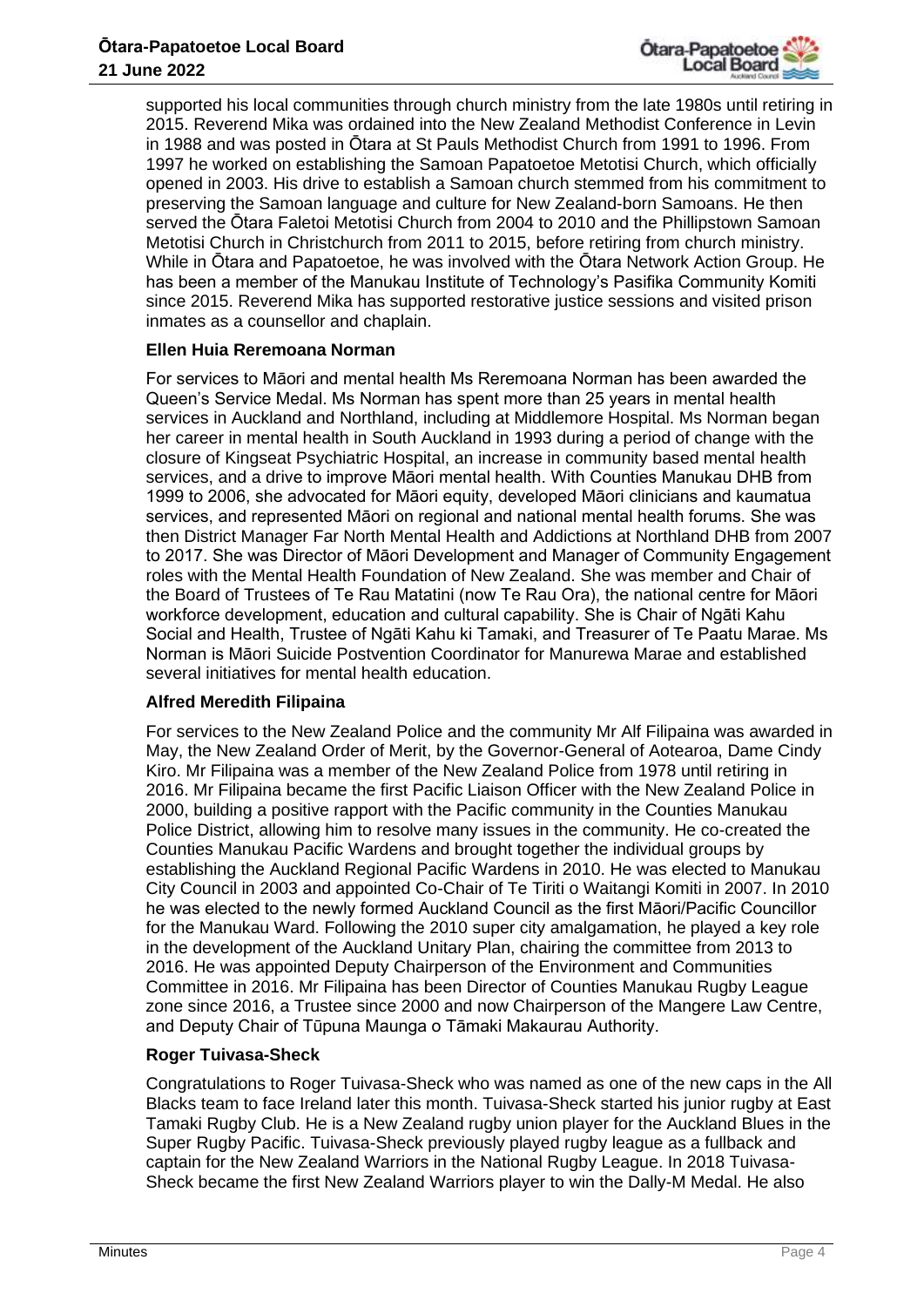

played for the Sydney Roosters in the National Rugby League, with whom he won a premiership in 2013, playing on the wing.

## **East Tamaki Rugby Premier Team**

Congratulations to the East Tamaki Rugby Premier Team, who played against Manukau Rovers in the weekend at East Tamaki, in the Pollard Cup Final 2022 – Brian Edwards Shield Challenge. The score was a draw, 22 all, and therefore East Tamaki win the shield and cup.

## **Sorvana Halaevalu Williams and the Otara Youth Hub K-Pop crew**

Congratulations to Sorvana Halaevalu Williams and her K-Pop crew from the Ōtara Youth Hub who have been placed in Team NZ to represent New Zealand in Korea in September 2022 at the Changwon KPOP Worlds this year alongside the dance crews finalist and runner up. Sorvana is of Samoan decent born and raised and Ōtara, finished year 13 at Tangaroa college last year and is now a part time music teacher at Tangaroa college while taking a gap year break to explore opportunities in music. We are incredibly proud of our local youth's achievements and wish them all the best in Korea as they represent New Zealand.

## **Joseph Xulué – Fullbright Scholar to Harvard Law School**

On behalf of the Otara-Papatoetoe Local Board, we are delighted to acknowledge and congratulate Joseph Xulué who was announced as one of the 27 [Fulbright](https://www.facebook.com/fulbrightnz/?__cft__%5b0%5d=AZUPYKNAzffZvX9TcSibVRUnT-cSkzsLLmhOSYFwuWdFEwOfeIi9Pf0iA6O_psqpI3KM8KS5CUJo1GD8PJFWk8H8caLPzb7OUpwFl1UBwbg-fhdE8OynZtLyFor4xYVyMHWs_QZPEw3dTRHUTtdIqdD-ghCX7oz9xpWVn2H9JUguRU9Q18pBHnTeWnzQ32BE022KwsqiJ_pJ5mIhIaNauEyU&__tn__=kK*F)  [New Zealand](https://www.facebook.com/fulbrightnz/?__cft__%5b0%5d=AZUPYKNAzffZvX9TcSibVRUnT-cSkzsLLmhOSYFwuWdFEwOfeIi9Pf0iA6O_psqpI3KM8KS5CUJo1GD8PJFWk8H8caLPzb7OUpwFl1UBwbg-fhdE8OynZtLyFor4xYVyMHWs_QZPEw3dTRHUTtdIqdD-ghCX7oz9xpWVn2H9JUguRU9Q18pBHnTeWnzQ32BE022KwsqiJ_pJ5mIhIaNauEyU&__tn__=kK*F) Award winners for 2022. Joseph is the son of Antoine Xulue, our former Otara Community Liaison Officer for Council and Bernadette Pereira, a local leader and Trustee of the Southseas Board. Hailing from Siloam in New Caledonia and Lufi Lufi and Fagamalo in Samoa, Joseph will complete a Master of Laws in criminal justice reform and Indigenous peoples' rights at [Harvard](https://www.facebook.com/harvardlaw/?__cft__%5b0%5d=AZUPYKNAzffZvX9TcSibVRUnT-cSkzsLLmhOSYFwuWdFEwOfeIi9Pf0iA6O_psqpI3KM8KS5CUJo1GD8PJFWk8H8caLPzb7OUpwFl1UBwbg-fhdE8OynZtLyFor4xYVyMHWs_QZPEw3dTRHUTtdIqdD-ghCX7oz9xpWVn2H9JUguRU9Q18pBHnTeWnzQ32BE022KwsqiJ_pJ5mIhIaNauEyU&__tn__=kK*F)  [Law School](https://www.facebook.com/harvardlaw/?__cft__%5b0%5d=AZUPYKNAzffZvX9TcSibVRUnT-cSkzsLLmhOSYFwuWdFEwOfeIi9Pf0iA6O_psqpI3KM8KS5CUJo1GD8PJFWk8H8caLPzb7OUpwFl1UBwbg-fhdE8OynZtLyFor4xYVyMHWs_QZPEw3dTRHUTtdIqdD-ghCX7oz9xpWVn2H9JUguRU9Q18pBHnTeWnzQ32BE022KwsqiJ_pJ5mIhIaNauEyU&__tn__=kK*F) in Cambridge, Massachusetts. Joseph



graduated with a Law and Commerce conjoint degree in 2016 from the [University of](https://www.facebook.com/UniofAkl/?__cft__%5b0%5d=AZUPYKNAzffZvX9TcSibVRUnT-cSkzsLLmhOSYFwuWdFEwOfeIi9Pf0iA6O_psqpI3KM8KS5CUJo1GD8PJFWk8H8caLPzb7OUpwFl1UBwbg-fhdE8OynZtLyFor4xYVyMHWs_QZPEw3dTRHUTtdIqdD-ghCX7oz9xpWVn2H9JUguRU9Q18pBHnTeWnzQ32BE022KwsqiJ_pJ5mIhIaNauEyU&__tn__=kK*F)  Auckland - [Waipapa Taumata Rau.](https://www.facebook.com/UniofAkl/?__cft__%5b0%5d=AZUPYKNAzffZvX9TcSibVRUnT-cSkzsLLmhOSYFwuWdFEwOfeIi9Pf0iA6O_psqpI3KM8KS5CUJo1GD8PJFWk8H8caLPzb7OUpwFl1UBwbg-fhdE8OynZtLyFor4xYVyMHWs_QZPEw3dTRHUTtdIqdD-ghCX7oz9xpWVn2H9JUguRU9Q18pBHnTeWnzQ32BE022KwsqiJ_pJ5mIhIaNauEyU&__tn__=kK*F)

Malo le tauivi, malo le fa'aeaea.

Congratulations Joe, we are so proud of you!

## **7 Petitions**

There were no petitions.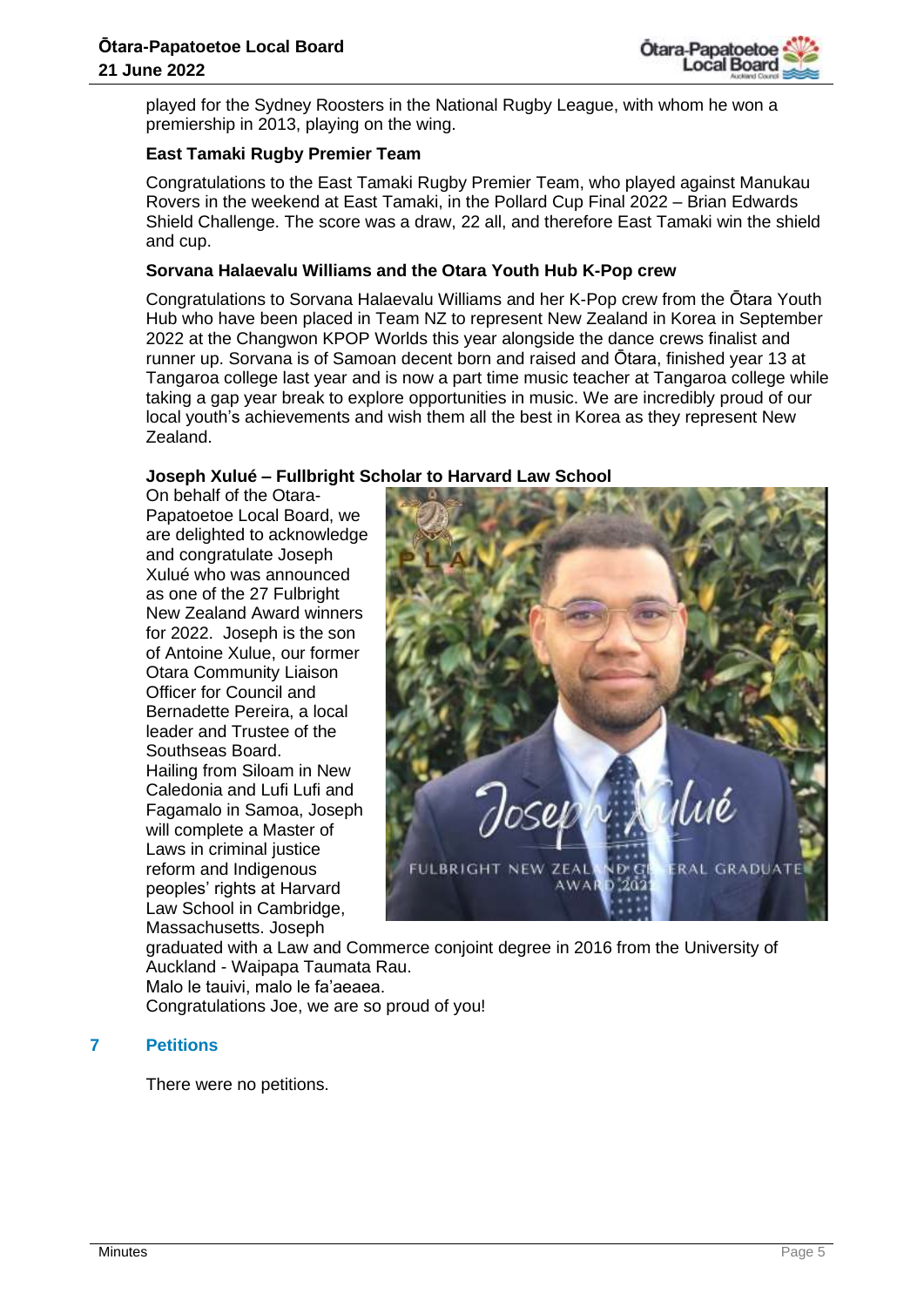

#### **8 Deputations**

#### **8.1 Deputation - Papatoetoe Adolescent Christian Trust**

Sarah Durham from the Papatoetoe Adolescent Christian Trust was in attendance to present to the board. The Papatoetoe Adolescent Christian Trust presentation is pages 415 to 426 of the agenda

Resolution number OP/2022/80

MOVED by Chairperson R Autagavaia, seconded by Deputy Chairperson D Trenberth:

#### **That the Ōtara-Papatoetoe Local Board:**

**a) thank Sarah Durham from the Papatoetoe Adolescent Christian Trust for her attendance and presentation.**

**CARRIED**

#### **8.2 Deputation - Pet Refuge New Zealand Charitable Trust.**

Julie Chapman and Erin Roberts from the Pet Refuge New Zealand Charitable Trust were in attendance to present to the board. The Pet Refuge New Zealand Charitable Trust presentation is pages 427 to 436 of the agenda

Resolution number OP/2022/81

MOVED by Chairperson R Autagavaia, seconded by Deputy Chairperson D Trenberth:

#### **That the Ōtara-Papatoetoe Local Board:**

**a) thank Julie Chapman and Erin Roberts from the Pet Refuge New Zealand Charitable Trust for their attendance and presentation.**

#### **CARRIED**

#### **8.3 Deputation - New Zealand Council of Victim Support Groups**

Grant Clure from the New Zealand Council of Victim Support Groups was in attendance to present to the board.

Resolution number OP/2022/82

MOVED by Chairperson R Autagavaia, seconded by Deputy Chairperson D Trenberth:

## **That the Ōtara-Papatoetoe Local Board:**

**a) thank Grant Clure from the New Zealand Council of Victim Support Groups for his attendance and presentation.**

#### **CARRIED**

## **9 Public Forum**

There was no public forum.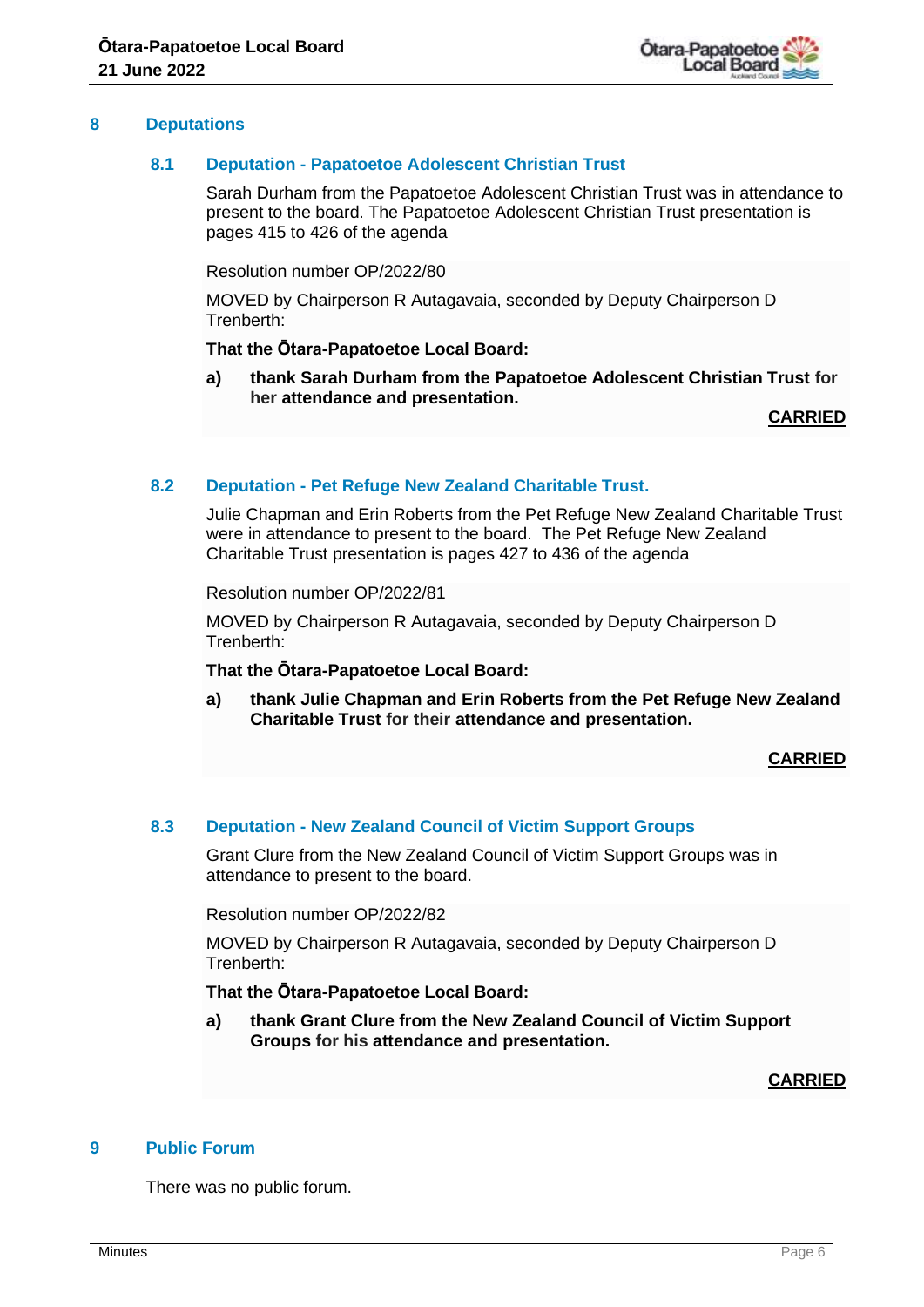

#### **10 Extraordinary Business**

There was no extraordinary business.

## **11 Governing Body Member Update**

There was no Governing Body Member update.

## **12 Approval of the 2022/2023 Ōtara-Papatoetoe Local Board Customer and Community Services work programme**

An updated version of the 2022/2023 Customer and Community Services work programme and its associated budget provided as Attachment A of the agenda report was tabled at the meeting.

A copy has been attached to the official minutes and is available on the Auckland Council website as a minute attachment. Resolution number OP/2022/83

MOVED by Chairperson R Autagavaia, seconded by Deputy Chairperson D Trenberth:

#### **That the Ōtara-Papatoetoe Local Board:**

- **a) approve the 2022/2023 Customer and Community Services work programme and its associated budget, tabled as Attachment A at the meeting**
- **b) approve in principle the 2023/2024 Customer and Community Services work programme in Attachment A tabled at the meeting noting that the LDI Opex allocations will be balanced to budgets in the associated future years' work programme**
- **c) approve in principle the 2024/2025 Customer and Community Services - Community Facilities only work programme in Attachment A tabled at the meeting, noting that the LDI Opex allocations will be balanced to budgets in the associated future years' work programme**
- **d) approve the Risk Adjusted Programme projects identified in the 2022/2023 Customer and Community Services work programme in Attachment A tabled at the meeting**
- **e) note that there may be minor changes to year one of the 2022/2023 Local Board C&CS Work Programme, and other changes in years 2 and 3 which are approved in principle, due to Annual Budget decisions affecting capital budgets and that changes required will be discussed with and reported to the local board early in the new financial year.**

## **CARRIED**

## **Attachments**

A 21 June 2022: Ōtara-Papatoetoe Local Board - Item 12 Approval of the 2022/2023 Ōtara-Papatoetoe Local Board Customer and Community Services work programme updated Attachment A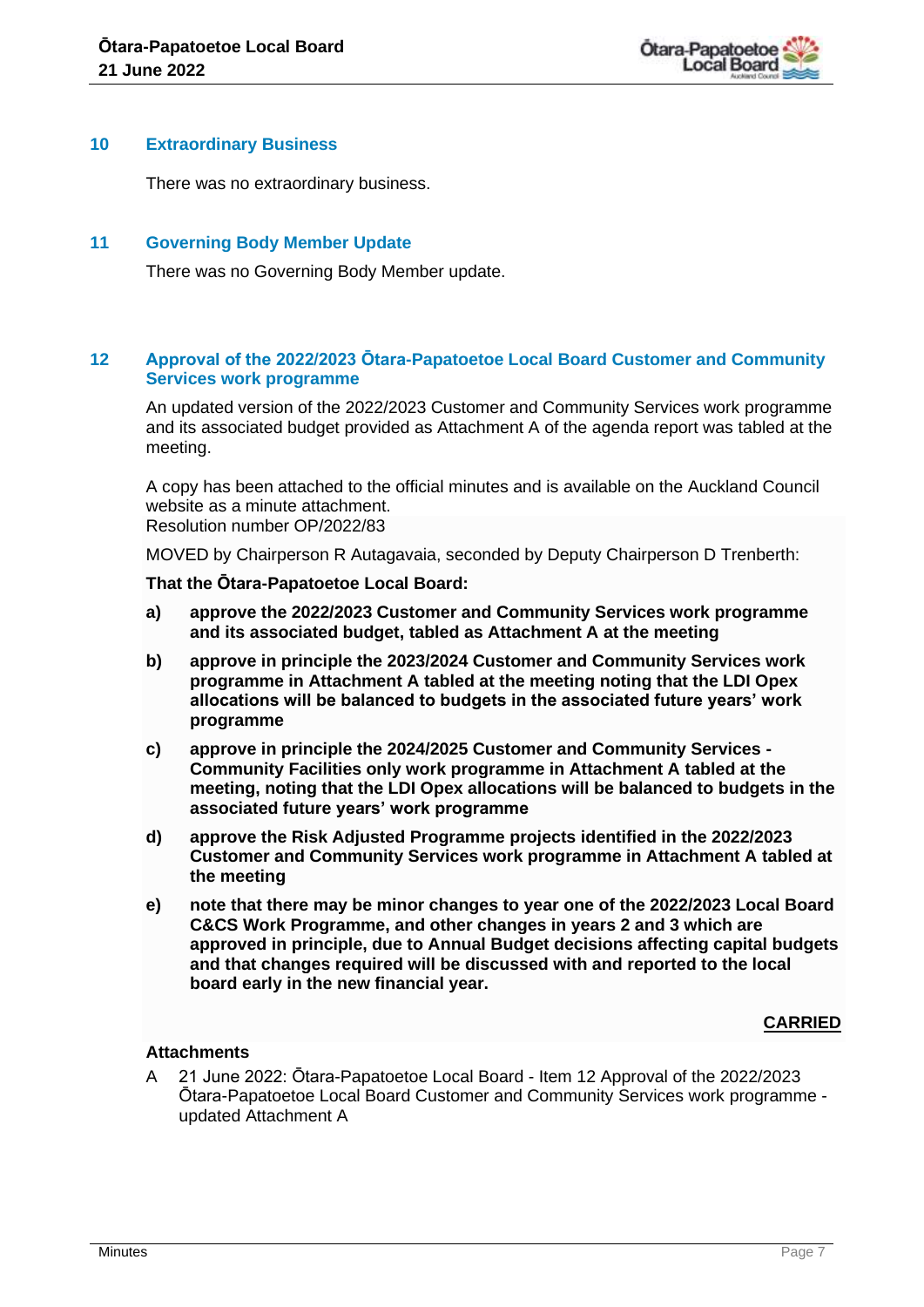

#### **13 Approval of the 2022/2023 Ōtara-Papatoetoe Local Board Infrastructure and Environmental Services Work Programme**

Resolution number OP/2022/84

MOVED by Chairperson R Autagavaia, seconded by Member R Robertson:

#### **That the Ōtara-Papatoetoe Local Board:**

**a) approve its 2022/2023 Infrastructure and Environmental Services work programme and associated budgets, as summarised in the table below and presented in Attachment A of the agenda report:**

| <b>Activity Name</b>                                                  | 2022/2023 budget<br>for approval |
|-----------------------------------------------------------------------|----------------------------------|
| <b>Climate Action Plan</b>                                            | \$30,000                         |
| <b>EcoNeighbourhoods</b>                                              | \$30,000                         |
| Huringa whanonga mōkai ngeru: Cat owner<br>behaviour change           | \$5,000                          |
| <b>Let's Grow Boundary</b>                                            | \$20,000                         |
| <b>Manukau Harbour Forum</b>                                          | \$8,000                          |
| Ope: building sustainable community                                   | \$47,950                         |
| <b>Otara Waterways and Lake Trust - Otara-</b><br>Papatoetoe projects | \$151,280                        |
| <b>Pest Free Urban South</b>                                          | \$43,250                         |
| Tāmaki Estuary Environmental Forum                                    | \$8,000                          |
| <b>Total</b>                                                          | \$343,480                        |

- **b) approve in principle the 2023/2024 Infrastructure and Environmental Services work programmes in Attachment A of the agenda report**
- **c) note that the indicative programmes and budgets for 2023/2024 are subject to change, and will be confirmed on an annual basis through the approval of the respective work programmes.**

**CARRIED**

#### **14 Approval of the Ōtara-Papatoetoe Local Board Plans and Places work programme 2022/2023**

#### Resolution number OP/2022/85

MOVED by Chairperson R Autagavaia, seconded by Member S Nelson:

#### **That the Ōtara-Papatoetoe Local Board:**

**a) approve the Plans and Places work programme 2022/2023 provided as Attachment A of the agenda report and request item #1295 under "Further decision points for local boards" include "workshops and reports to local board to adopt the final (web) version of the area plan update and the implementation plan for the area plan update".**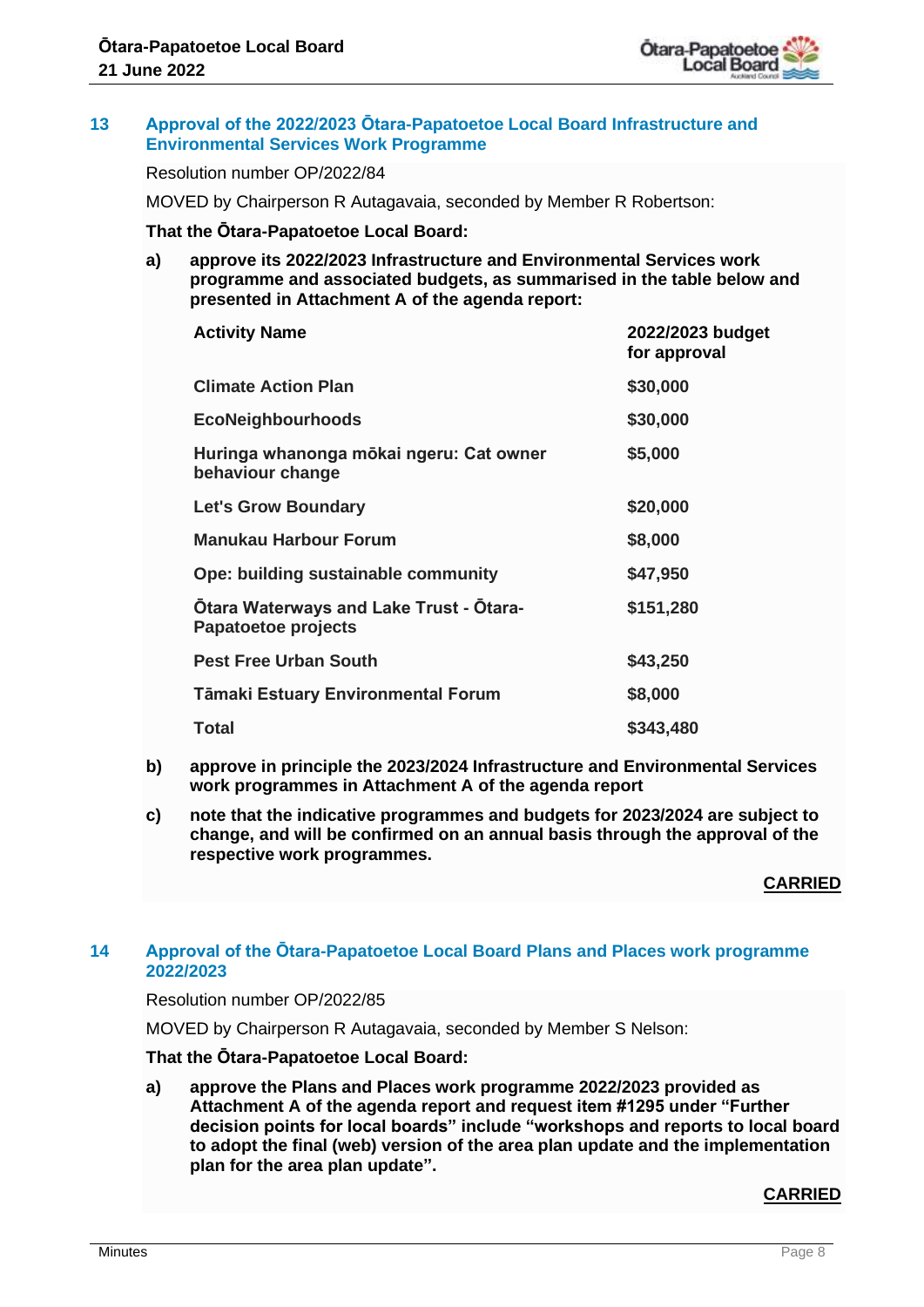

#### **15 Approval of the Ōtara-Papatoetoe Local Board Auckland Emergency Management work programme 2022/2023**

Resolution number OP/2022/86

MOVED by Chairperson R Autagavaia, seconded by Member R Robertson:

#### **That the Ōtara-Papatoetoe Local Board:**

**a) approve the Auckland Emergency Management work programme 2022/2023 provided as Attachment A of the agenda report.**

**CARRIED**

## **16 Approval of the Ōtara-Papatoetoe Local Board Tātaki Auckland Unlimited work programme 2022/2023**

Resolution number OP/2022/87

MOVED by Chairperson R Autagavaia, seconded by Deputy Chairperson D Trenberth:

#### **That the Ōtara-Papatoetoe Local Board:**

**a) approve the Tātaki Auckland Unlimited work programme 2022/2023 provided as Attachment A of the agenda report.**

**CARRIED**

#### **17 Adoption of the Ōtara-Papatoetoe Local Board Agreement 2022/2023**

The local content for the Annual Budget, which includes the Ōtara-Papatoetoe Local Board Agreement 2022/2023, the message from the chair, and local board advocacy was tabled at the meeting.

A copy has been attached to the official minutes and is available on the Auckland Council website as a minute attachment.

Resolution number OP/2022/88

MOVED by Chairperson R Autagavaia, seconded by Deputy Chairperson D Trenberth:

#### **That the Ōtara-Papatoetoe Local Board:**

- **a) adopt the local content for the Annual Budget, which includes the Ōtara-Papatoetoe Local Board Agreement 2022/2023, the message from the chair, and local board advocacy presented in Attachment A, tabled at the meeting**
- **b) adopt a local fees and charges schedule for 2022/2023 presented in Attachment B of the agenda report**
- **c) delegate authority to the Chair to make any final changes to the local content for the Annual Budget 2022/2023 (the Ōtara-Papatoetoe Local Board Agreement 2022/2023, message from the chair, and local board advocacy)**
- **d) note that the resolutions of this meeting will be reported back to the Governing Body when it meets to adopt the Annual Budget 2022/2023, including each Local Board Agreement, on 29 June 2022.**

## **CARRIED**

#### **Attachments**

A 21 June 2022: Ōtara-Papatoetoe Local Board - Item 17 Adoption of the Ōtara-Papatoetoe Local Board Agreement 2022/2023 - Attachment A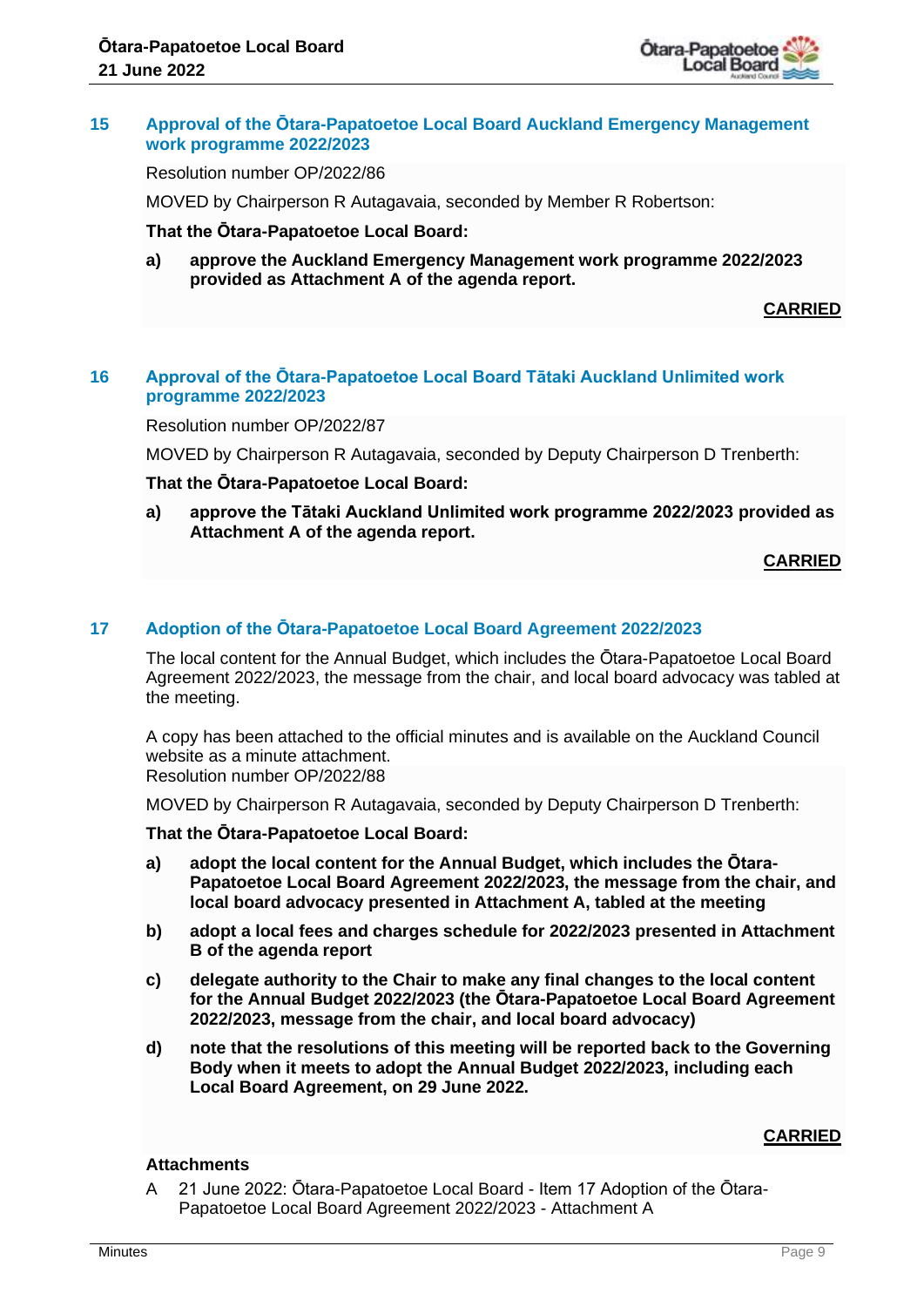

Note: The Chair thanked mana whenua for their involvement in developing the work programmes and hoped to continue the partnership with local board decision making.

## **18 Board Members' Report**

Resolution number OP/2022/89

MOVED by Chairperson R Autagavaia, seconded by Deputy Chairperson D Trenberth:

#### **That the Ōtara-Papatoetoe Local Board;**

**a) receive the board members' oral reports.**

**CARRIED**

#### **19 Chairperson's Announcements**

Resolution number OP/2022/90

MOVED by Deputy Chairperson D Trenberth, seconded by Member S Nelson:

#### **That the Ōtara-Papatoetoe Local Board:**

**a) receive the chairperson's verbal update.**

#### **CARRIED**

Note: Kathleen Wilson from Te Ākitai Waiohua joined the meeting from 6.31 to 6.34pm. The Chair again thanked mana whenua for their support in developing the work programmes.

#### **20 Ōtara-Papatoetoe Quick Response Grant Round Three 2021/2022 grant allocations**

Member Fuli declared a non-financial conflict with item 20 - Ōtara-Papatoetoe Quick Response Grant Round Three 2021/2022 grant allocations in application QR2213-314 Pacifica Manukau, and took no part in the discussion or voting on this item.

#### Resolution number OP/2022/91

MOVED by Chairperson R Autagavaia, seconded by Member S Nelson:

#### **That the Ōtara-Papatoetoe Local Board:**

**a) agree to fund, part-fund or decline each application in Table One below: Ōtara-Papatoetoe Quick Response Grant Round Three 2021/2022 applications as follows:**

#### *Table One: Ōtara-Papatoetoe Quick Response Grant Round Three 2021/2022 applications:*

| <b>Application</b><br>ID | Organisation           | <b>Requesting funding</b><br>for                                                   | <b>Amount</b><br>requested | Amount<br>Approved /<br><b>Declined</b> |
|--------------------------|------------------------|------------------------------------------------------------------------------------|----------------------------|-----------------------------------------|
| QR2213-<br>301           | Te Pua<br><b>Inano</b> | <b>Towards materials</b><br>and paints at Te<br>Puke O Tara on 21<br>November 2022 | \$1,500.00                 | \$1,500.00                              |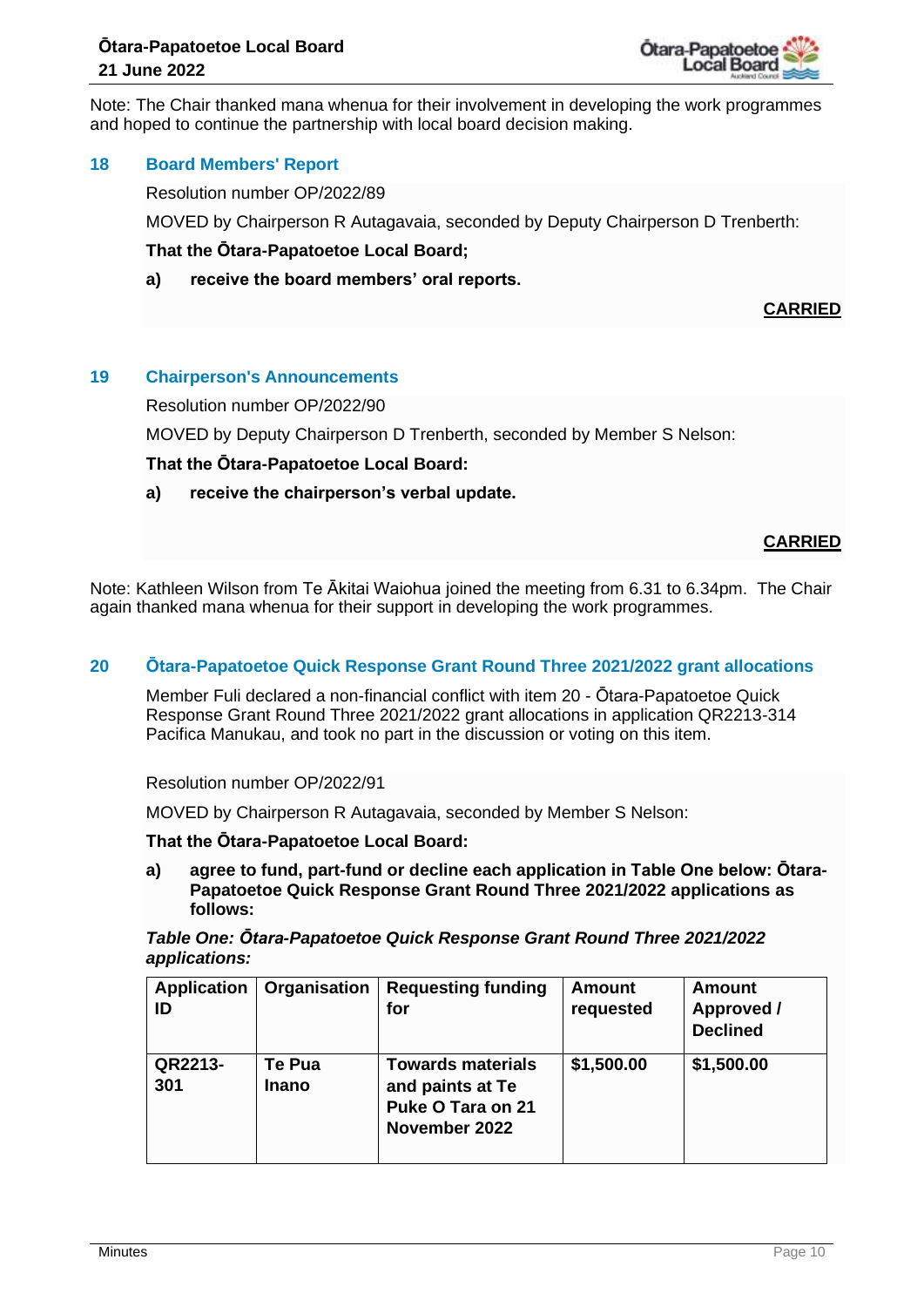

| QR2213-<br>303 | <b>David Riley</b>                                                               | <b>Towards printing at</b><br><b>Dawson School</b><br>from 4 July 2022 to<br>29 July 2022                                                                 | \$2,000.00 | \$2,000.00                                                                                                                                                           |
|----------------|----------------------------------------------------------------------------------|-----------------------------------------------------------------------------------------------------------------------------------------------------------|------------|----------------------------------------------------------------------------------------------------------------------------------------------------------------------|
| QR2213-<br>305 | <b>Manukau</b><br><b>Business</b><br><b>Association</b><br>Incorporated          | <b>Towards CCTV</b><br>signage at Manukau<br><b>Business District</b><br>from 1 July 2022 to<br>1 December 2022                                           | \$1,813.80 | \$1,813.80                                                                                                                                                           |
| QR2213-<br>306 | Youthline<br><b>Auckland</b><br><b>Charitable</b><br><b>Trust</b>                | <b>Towards</b><br>telecommunication<br>costs for Youthline<br>from 1 July 2022 to<br>31 March 2023                                                        | \$2,000.00 | Decline-<br><b>Project already</b><br>funded in this<br>financial year<br>and therefore<br>Low priority in<br>the Otara-<br>Papatoetoe<br><b>Local Board</b><br>area |
| QR2213-<br>307 | <b>The</b><br><b>Upsidedown</b><br>s Education<br><b>Trust</b>                   | <b>Towards speech</b><br>and language<br>therapy for five<br>young people from<br>2 July 2022 to 1 July<br>2023                                           | \$2,000.00 | \$800.00                                                                                                                                                             |
| QR2213-<br>308 | Saanjh<br><b>Sports and</b><br><b>Cultural</b><br>Club<br>Incorporated           | <b>Towards coffee and</b><br>venue hire at 129<br>Kolmar Road from 4<br>July 2022 to 16<br>October 2022                                                   | \$1,650.00 | \$1,650.00                                                                                                                                                           |
| QR2213-<br>309 | <b>The Otara</b><br><b>Rugby</b><br>League<br><b>Football</b><br><b>Club Inc</b> | Towards jackets at<br>The Otara Rugby<br><b>League Football</b><br>Club from 1 July<br>2022 to 13 August<br>2022                                          | \$2,000.00 | \$2,000.00                                                                                                                                                           |
| QR2213-<br>310 | <b>The</b><br><b>Auckland</b><br><b>Sikh Society</b><br>Incorporated             | <b>Towards</b><br>advertising,<br>refreshments,<br>stationery and<br>volunteer costs at<br>166 Kolmar Road<br>from 13 August<br>2022 to 27 August<br>2022 | \$2,000.00 | \$1,300.00                                                                                                                                                           |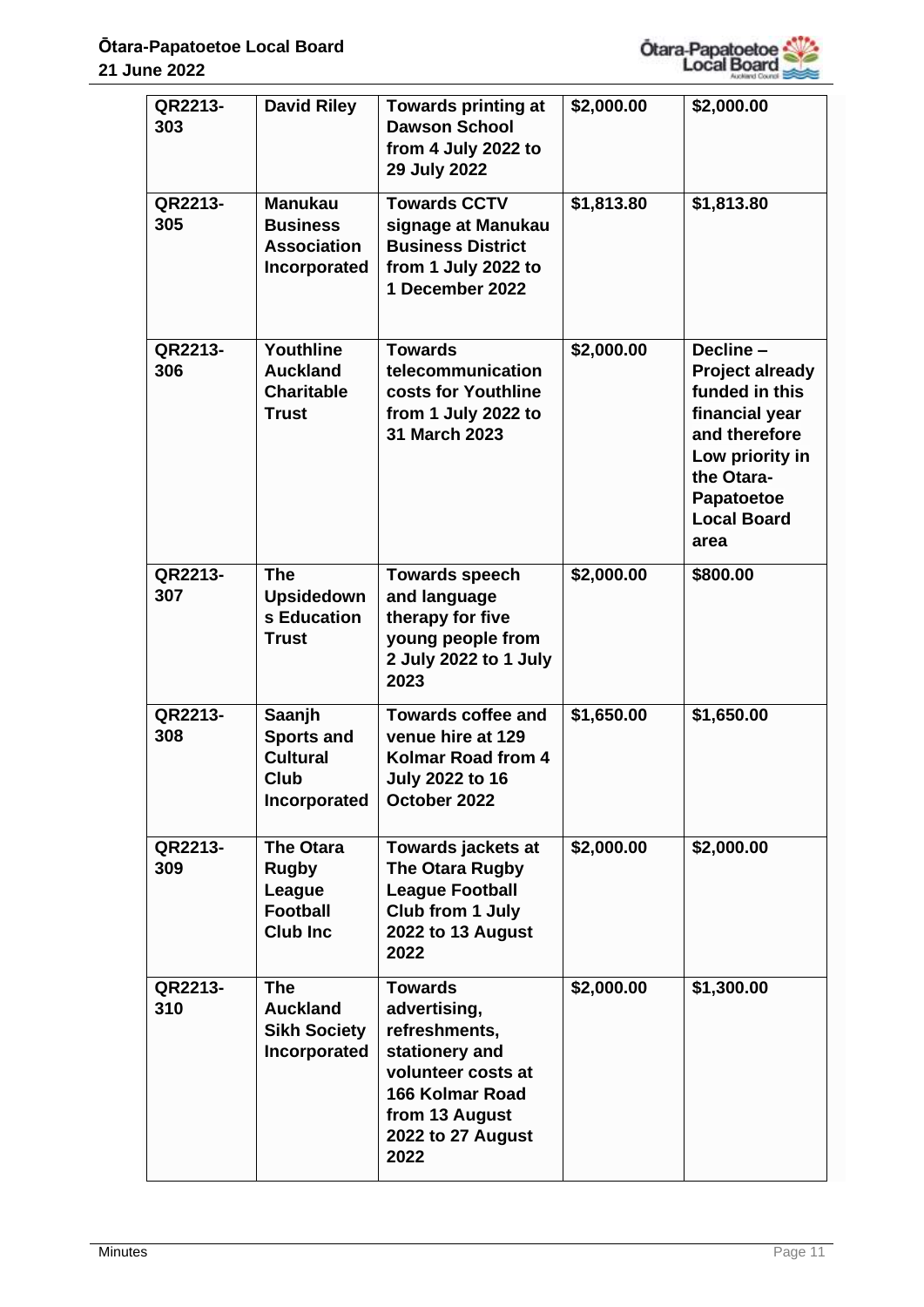

| QR2213-<br>311<br>QR2213-<br>312 | <b>Melanoma</b><br><b>New Zealand</b><br>Papatoetoe<br><b>West Ladies</b> | <b>Towards wages for</b><br>the melanoma spot<br>check van from 1<br><b>July 2022 to 31</b><br>October 2022<br><b>Towards catering at</b><br>Papatoetoe                                | \$1,260.00<br>\$2,000.00 | <b>Decline Low</b><br>priority in the<br>Otara-<br><b>Papatoetoe</b><br><b>Local Board</b><br>area<br>\$2,000.00 |
|----------------------------------|---------------------------------------------------------------------------|----------------------------------------------------------------------------------------------------------------------------------------------------------------------------------------|--------------------------|------------------------------------------------------------------------------------------------------------------|
|                                  | <b>Probus</b>                                                             | <b>Cosmopolitan Club</b><br>on 8 December 2022                                                                                                                                         |                          |                                                                                                                  |
| QR2213-<br>314                   | <b>Pacifica</b><br><b>Manukau</b>                                         | <b>Towards catering,</b><br>advertising and<br>giveaway packs at<br>Te Puni Kōkiri<br>House on 30 July<br>2022                                                                         | \$2,000.00               | \$1,500.00                                                                                                       |
| QR2213-<br>317                   | Independent<br>Living<br><b>Service</b><br>Trust                          | <b>Towards catering,</b><br>sanitation supplies<br>and petrol vouchers<br>and admin costs at<br>Whitehaven and<br><b>Acacia Court from 1</b><br>September 2022 to<br>30 September 2022 | \$1,350.00               | \$1,000.00                                                                                                       |
| QR2213-<br>319                   | Independent<br>Living<br><b>Service</b><br><b>Trust</b>                   | Towards catering,<br>sanitation supplies<br>and petrol vouchers<br>and admin costs at<br>Te Puke O Tara<br><b>Community Hall</b><br>from 1 September<br>2022 to 30<br>September 2022   | \$1,500.00               | \$1,050.00                                                                                                       |
| QR2213-<br>320                   | Joel<br>Pamatatau-<br><b>Baker</b>                                        | <b>Towards boxing</b><br>equipment at Allan<br><b>Brewster Leisure</b><br><b>Centre from 1</b><br>October 2022 to 27<br>October 2022                                                   | \$1,000.00               | <b>Decline Low</b><br>priority in the<br>Otara-<br>Papatoetoe<br><b>Local Board</b><br>area                      |
| QR2213-<br>323                   | Pacific Kids'<br><b>Learning Ltd</b>                                      | <b>Towards hologram</b><br>equipment at Event<br>Cinema Manukau<br>from 30 July 2022                                                                                                   | \$2,000.00               | \$2,000.00                                                                                                       |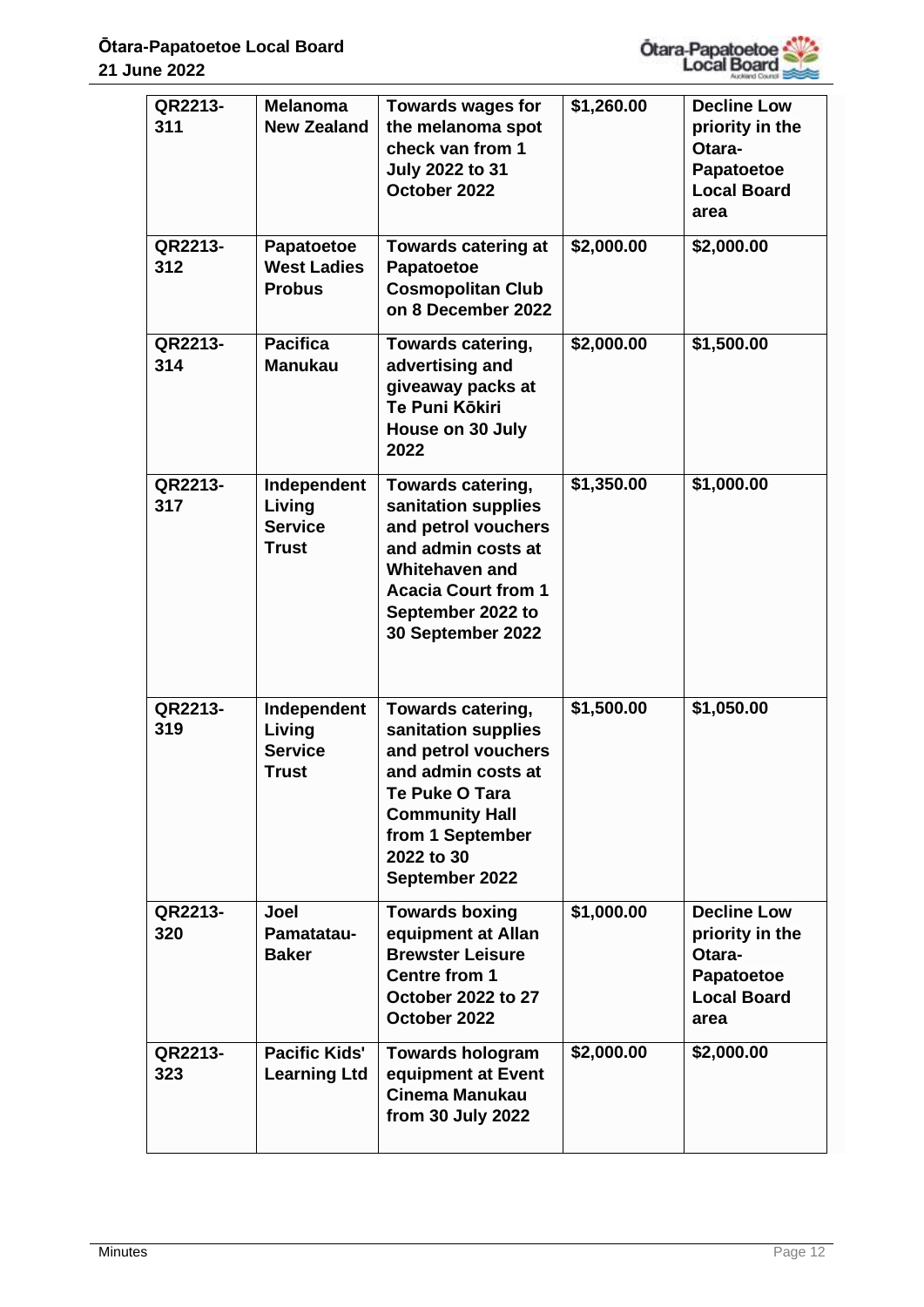

| QR2213-<br>324 | <b>Life</b><br><b>Education</b><br><b>Trust</b><br><b>Counties</b><br><b>Manukau</b>                                                                                                                   | <b>Towards website</b><br>design and<br>implementation<br>from 1 July 2022 to<br>31 October 2022                                                                                                                          | \$3,000.00 | \$2,000.00                                                                                                                                                            |
|----------------|--------------------------------------------------------------------------------------------------------------------------------------------------------------------------------------------------------|---------------------------------------------------------------------------------------------------------------------------------------------------------------------------------------------------------------------------|------------|-----------------------------------------------------------------------------------------------------------------------------------------------------------------------|
| QR2213-<br>325 | Independent<br>Living<br><b>Services</b><br><b>Trust</b>                                                                                                                                               | Towards facilitators,<br>gift cards,<br>administration costs<br>and masks at Te<br><b>Puke O Tara</b><br>community hall,<br><b>Acacia court and</b><br><b>Whitehaven court</b><br>from 1 July 2022 to<br>28 February 2023 | \$2,000.00 | \$1,320.00                                                                                                                                                            |
| QR2213-<br>326 | <b>Pacific</b><br><b>Island Law</b><br><b>Students</b><br><b>Association</b><br>under the<br>umbrella of<br><b>Auckland</b><br><b>University</b><br>Law<br>Students'<br><b>Society</b><br>Incorporated | <b>Towards venue hire</b><br>for the PILSA End of<br>Year Gala Dinner on<br>11 November 2022                                                                                                                              | \$2,000.00 | <b>Declined</b><br>application<br>incomplete and<br><b>lacks</b><br>information                                                                                       |
| QR2213-<br>327 | <b>Piripono Te</b><br>Kura<br>Whakahou                                                                                                                                                                 | <b>Towards rock</b><br>climbing and<br>transport at Extreme<br>Edge from 7 July<br>2022                                                                                                                                   | \$1,190.00 | \$1,190.00                                                                                                                                                            |
| QR2213-<br>328 | Te<br><b>Whakaora</b><br><b>Tangata</b><br><b>Trust</b>                                                                                                                                                | Towards telephone,<br>internet, resource<br>and printing costs<br>at location from 1<br><b>July 2022 to 30</b><br>September 2022                                                                                          | \$2,000.00 | Decline -<br><b>Project already</b><br>funded in this<br>financial year<br>and therefore<br>Low priority in<br>the Otara-<br>Papatoetoe<br><b>Local Board</b><br>area |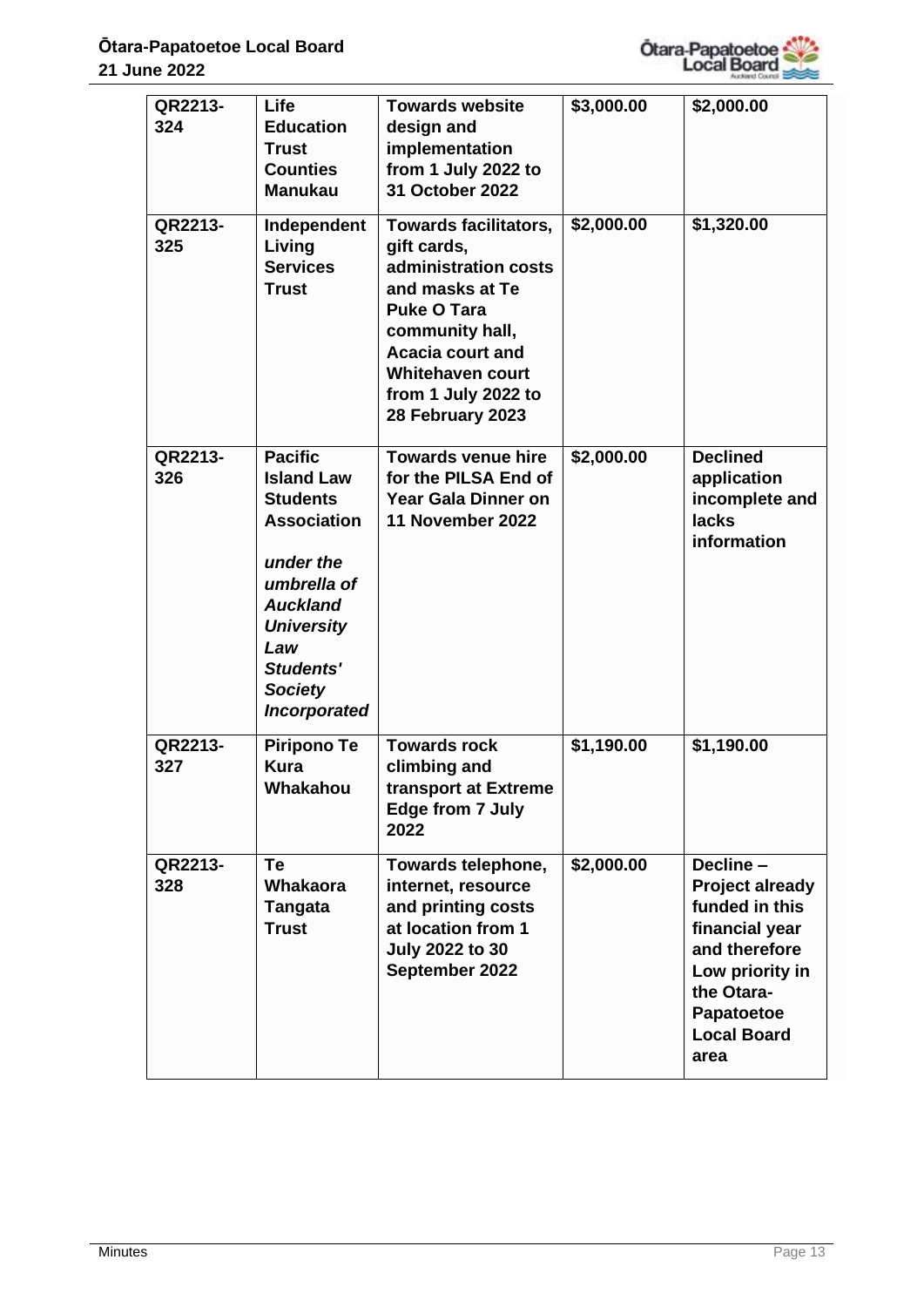

| QR2213-<br>329 | Loopy<br>Tunes                                   | Towards<br>performance fees,<br>materials for crafts,<br>airfare, car hire and<br>sound system hire<br>at Tupu Youth<br>Library on 22 July<br>2022 | \$2,000.00  | \$1,700.00                                                                                  |
|----------------|--------------------------------------------------|----------------------------------------------------------------------------------------------------------------------------------------------------|-------------|---------------------------------------------------------------------------------------------|
| QR2213-<br>330 | <b>Fireplace</b><br>Arts and<br>Media<br>Limited | <b>Towards performer</b><br>fees at Papatoetoe<br><b>Train Station from</b><br><b>16 December 2022</b>                                             | \$2,000.00  | <b>Decline Low</b><br>priority in the<br>Otara-<br>Papatoetoe<br><b>Local Board</b><br>area |
| <b>Total</b>   |                                                  |                                                                                                                                                    | \$40,263.80 | \$24,823.80                                                                                 |

## **CARRIED**

## **21 Sport and Recreation Facilities Investment Fund 2022 - Local Board views**

Resolution number OP/2022/92

MOVED by Chairperson R Autagavaia, seconded by Member R Robertson:

**That the Ōtara-Papatoetoe Local Board:**

- **a) tautoko/ support the application from Kolmar Charitable Trust, 245 Great South Road, Papatoetoe for the GymCity Papatoetoe relocation project to be considered through the Sports and Recreation Facilities Investment Fund 2022**
- **b) tautoko/ endorse the application from the Icon Trampoline Club Incorporated, 137 Buckland Road, Mangere East, for the replacement of gymnasium sub floor project and note that local residents in Ōtara-Papatoetoe are not the key users of the facility**
- **c) request that the funding to the Icon Trampoline Club be conditional on, or as an alternative the club be encouraged to, attract and retain members from the Ōtara-Papatoetoe area and report on how many members reside in the Ōtara-Papatoetoe area to the local board on a regular basis**
- **d) strongly advocate that the funding criteria for the Sport and Recreation Facilities Investment Fund be redesigned to focus on prioritised allocation in areas of significant gaps in facility provision, higher demand for sports and recreation facilities including high quality training and competition facilities and in communities of higher deprivation to reduce barriers to participation in sport and recreation**
- **e) request that the Ōtara-Papatoetoe Local Board Chair present the board's views to the Parks, Arts, Community and Events Committee (PACE) when the applications are considered.**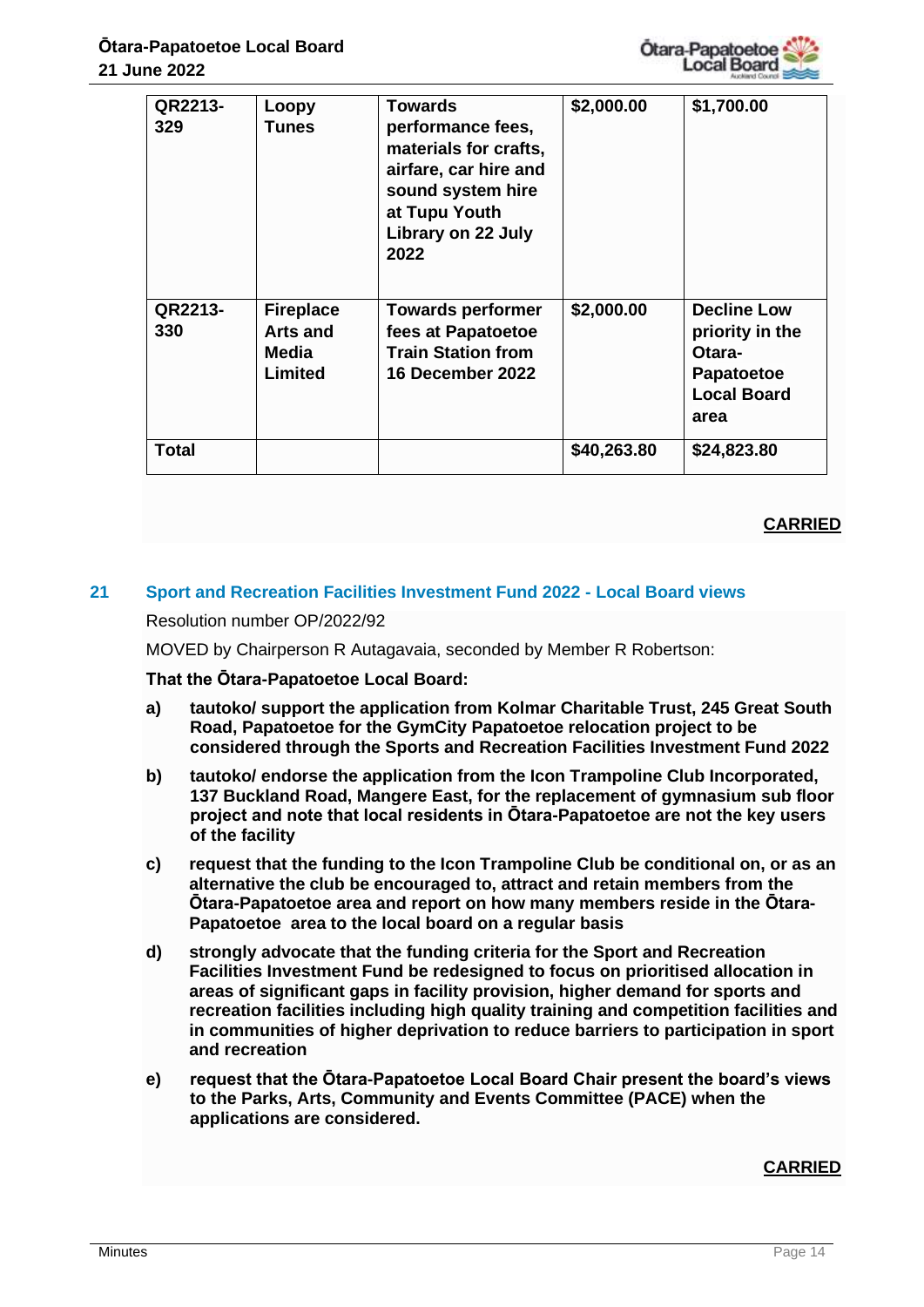

## **22 Approval for a new private road name at 8, 8A and 10 Kenderdine Road, Papatoetoe**

Resolution number OP/2022/93

MOVED by Chairperson R Autagavaia, seconded by Member R Robertson:

**That the Ōtara-Papatoetoe Local Board:**

**a) approve the name Pūkākaho Lane (applicant's preferred name) for the new private road created by way of subdivision at 8, 8A and 10 Kenderdine Road, Papatoetoe, in accordance with section 319(1)(j) of the Local Government Act 1974 (road naming application reference RDN90098481 and resource consent references BUN60344272 and SUB60344274).**

## **CARRIED**

## **23 Hayman Park - Disused Toilet Building Demolition**

Resolution number OP/2022/94

MOVED by Chairperson R Autagavaia, seconded by Deputy Chairperson D Trenberth:

## **That the Ōtara-Papatoetoe Local Board:**

**a) support the demolition and removal of the disused toilet building as part of the Healthy Waters Repo (Wetland) Project in FY2022-2023 or FY2023-2024.**

## **CARRIED**

## **24 Hayman Park Repo (wetland) concept design approval**

Resolution number OP/2022/95

MOVED by Chairperson R Autagavaia, seconded by Deputy Chairperson D Trenberth:

#### **That the Ōtara-Papatoetoe Local Board:**

- **a) endorse the concept design for the Hayman Park Repo provided as Attachment A of the agenda report**
- **b) note that this concept design will then be developed into a detailed design for the resource consent application later this year**
- **c) note that the local board will be kept up to date on progress on the development of the Hayman Park Repo and any decisions that fall within the delegation of the local board will be submitted to a business meeting for consideration.**

#### **CARRIED**

## **25 Draft Auckland golf investment plan**

A memo and four attachments was tabled at the meeting containing additional detailed information on feedback provided to Auckland Council as part of its public engagement on the draft Auckland golf investment plan, titled Where all Aucklanders benefit from publicly owned land.

A copy has been attached to the official minutes and is available on the Auckland Council website as a minute attachment.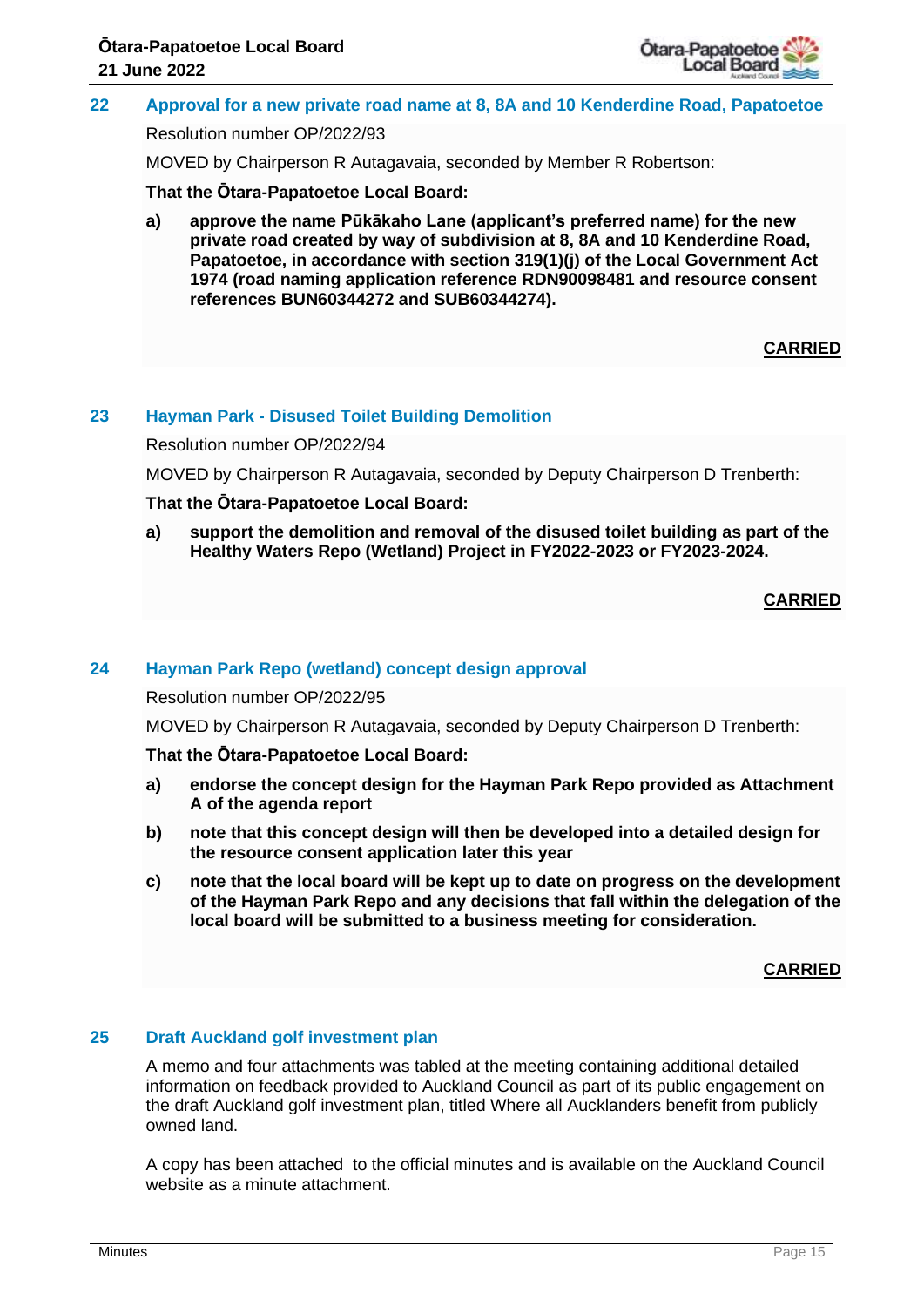

Resolution number OP/2022/96

MOVED by Chairperson R Autagavaia, seconded by Deputy Chairperson D Trenberth:

**That the Ōtara-Papatoetoe Local Board:**

- **a) restate the resolutions from the 17 May 2022 business meeting resolution OP/2022/71 shown as b) to e) below:**
- **b) tautoko / support the three policy objectives set in the draft Auckland golf investment plan:**
	- **i) increased equity, sport and recreation by opening up publicly owned golf land to all Aucklanders**
	- **ii) increased equity and participation by providing a broad range of golf experiences that attract and retain participants and services targeted at low participation groups**
	- **iii) best practice in ecosystem management and biodiversity conservation of publicly owned golf land**
- **c) is concerned that the decision making framework in the draft plan is unclear and could be inconsistent with the allocation of decisions to local boards and local boards' governance responsibility for provision of active recreation activity, community leases and local parks/open space**
- **d) seek further clarity on decision making process outlined in page 21 of the draft plan with a clear decision tree that outlines the particular decisions for the Governing Body and the particular decisions for local boards on individual golf courses that are being assessed as part of this draft plan**
- **e) request further work to be completed on a regional provision standard for golf and access to golf facilities prior to adopting the draft plan, so access to these facilities is considered across Auckland, including in areas without existing golf courses on public land**
- **f) note that public consultation is now complete and that staff have received further feedback and data, including from the golf sector, that will be reported to the Parks, Arts, Community and Events Committee to assist in its decision**
- **g) support mana whenua feedback that mana whenua involvement in the planning for the future of publicly owned land such as golf courses should be incorporated into the final plan.**

## **CARRIED**

#### **Attachments**

- A 21 June 2022: Ōtara-Papatoetoe Local Board Item 25 Draft Auckland Golf Investment Plan - memo
- B 21 June 2022: Ōtara-Papatoetoe Local Board Item 25 Draft Auckland Golf Investment Plan - Ōtara-Papatoetoe People's Panel written feedback
- C 21 June 2022: Ōtara-Papatoetoe Local Board Item 25 Draft Auckland Golf Investment Plan - Ōtara-Papatoetoe AKHYS Written feedback
- D 21 June 2022: Ōtara-Papatoetoe Local Board Item 25 Draft Auckland Golf Investment Plan - Mana Whenua submissions
- E 21 June 2022: Ōtara-Papatoetoe Local Board Item 25 Draft Auckland Golf Investment Plan - Key stakeholder submissions.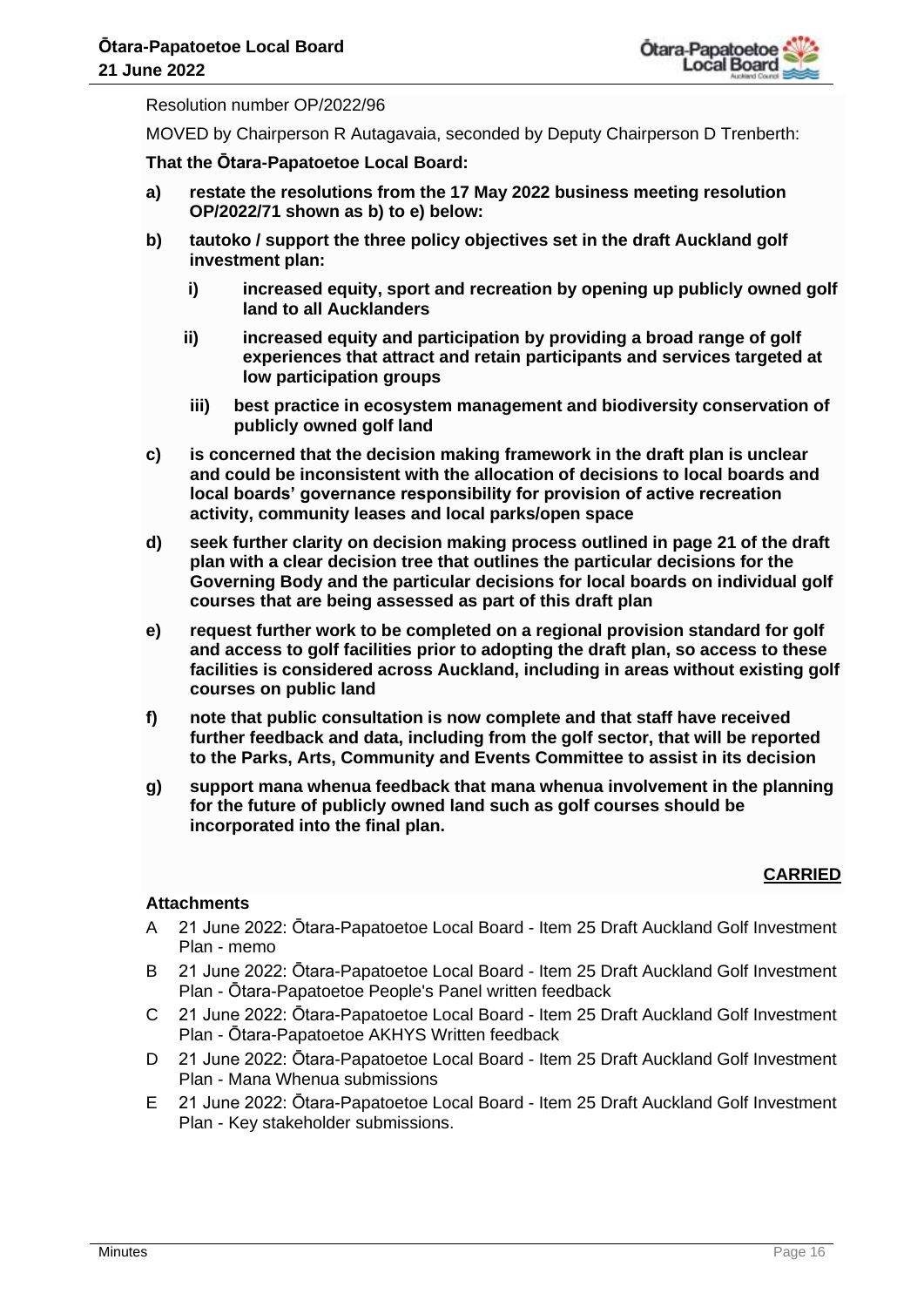

#### **26 Local board feedback on the council's preliminary response to the National Policy Statement on Urban Development 2020 and the Resource Management (Enabling Housing Supply and Other Matters) Amendment Act 2021**

The local board feedback on the council's preliminary response to the National Policy Statement on Urban Development 2020 and the Resource Management (Enabling Housing Supply and Other Matters) Amendment Act 2021 was tabled at the meeting.

A copy has been attached to the official minutes and is available on the Auckland Council website as a minute attachment.

Resolution number OP/2022/97

MOVED by Chairperson R Autagavaia, seconded by Member L Fuli:

#### **That the Ōtara-Papatoetoe Local Board:**

- **a) note the council's preliminary response to the National Policy Statement on Urban Development 2020 and the Resource Management (Enabling Housing Supply and Other Matters) Amendment Act 2021 provided as Attachment A of the agenda report**
- **b) note the feedback received from Aucklanders on the council's preliminary response during the three-week public consultation in April and May 2022 provided as Attachment B of the agenda report**
- **c) endorse the feedback on the council's preliminary response, to be considered by the Planning Committee in preparation of the proposed intensification plan change for notification in August 2022, tabled at the meeting.**

#### **CARRIED**

#### **Attachments**

A 21 June 2022: Ōtara-Papatoetoe Local Board - Item 26 Local board feedback on the council's preliminary response to the National Policy Statement on Urban Development 2020 and the Resource Management Amendment Act 2021 - feedback.

#### **27 Local board feedback on proposed supporting plan changes to accompany the Medium Density Residential Standards and National Policy Statement on Urban Development plan change**

Resolution number OP/2022/98

MOVED by Chairperson R Autagavaia, seconded by Member A Choudhary:

#### **That the Ōtara-Papatoetoe Local Board:**

- **a) note the content outlined in the agenda report relating to the development of draft plan changes and variations to the Auckland Unitary Plan to be considered for notification at the August 2022 Planning Committee meeting together with the Intensification Planning Instrument on medium density residential standards and implementing Policies 3 and 4 of the National Policy Statement on Urban Development 2020**
- **b) provide the following feedback as the local board's response to the matters discussed in this report:**
	- **i) transport - support the proposed transport related changes as our area is experiencing the many challenges of intensification and its impact on vehicle access**
		- **A) there are practical constraints around the access, loading/unloading of goods in narrow areas with limited manoeuvrability in the road**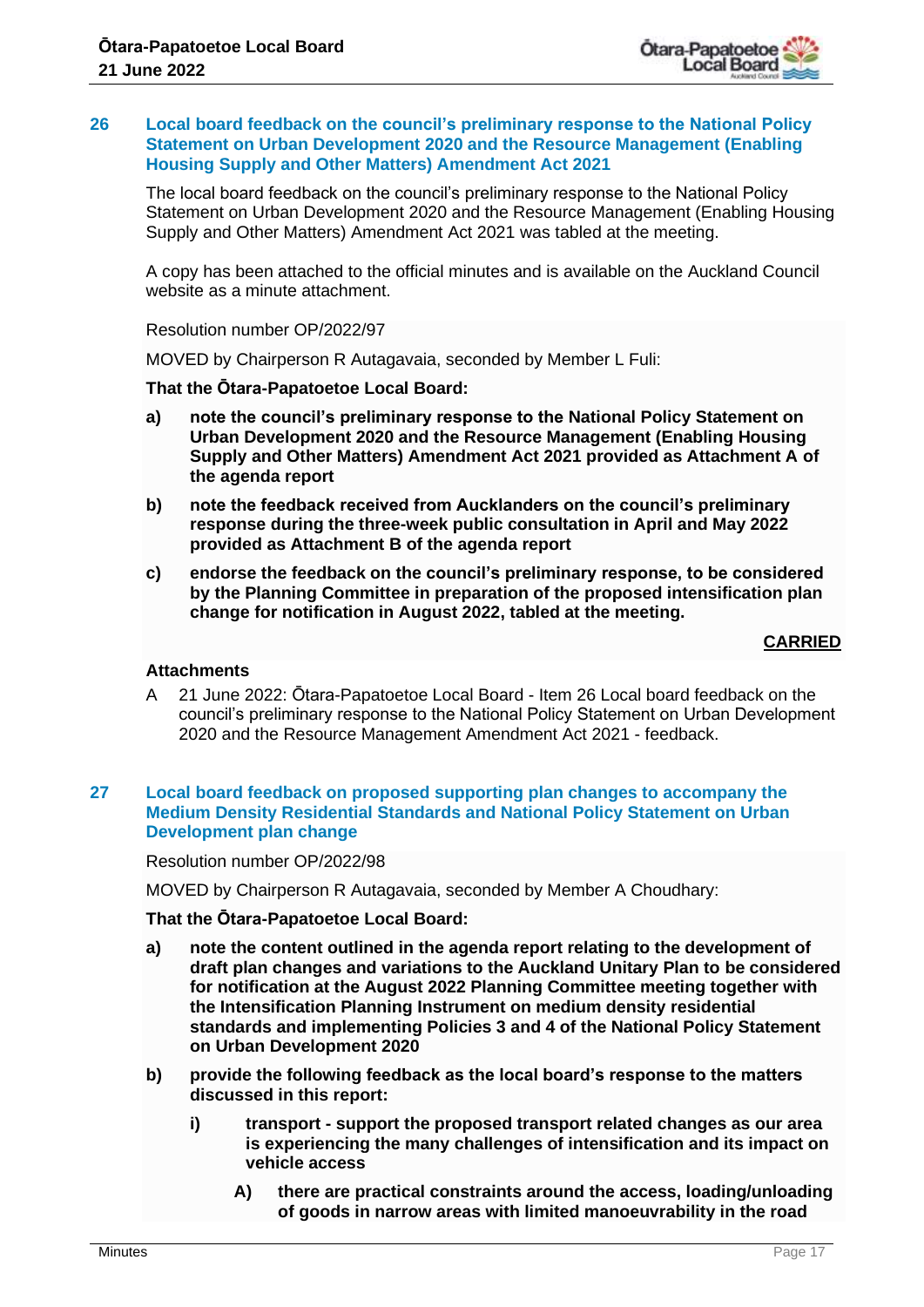**network. With parking restrictions and reduced space there is a pressure on loading bays. This is an issue that small business and enterprise in the local area are confronted with. This will become an increasing issue for residential areas, as the requirement for a loading bay may only seem to apply to large developments of 10 or more residential units. Yet the vast majority of intensification across the city is for less than 10 residential units. Auckland Transport should take a neighbourhood wide view of provision of loading bays rather than per large development**

- **B) we support all moves for improving safety for all users and planning regulations must future proof the city**
- **C) there is rapid residential growth taking place and there is still a long way to go before people make a modal shift from cars to public transport**
- **D) moreover in the absence of transport equity, the communities of Ōtara-Papatoetoe are underserved with an adverse impact on wellbeing**
- **E) the board agrees with a requirement for accessible parking so that people with disabilities can participate in everyday life. But the board also notes many in our disabled community require care and assistance from health and social services that visit our disabled communities at their homes travelling by car, therefore consideration should be given to this workforce**
- **F) the board believes electrical vehicle charging wiring and ducting should be provided for new covered and uncovered parking associated with a residential unit. The distinction between covered and uncovered does not future proof developments to meet any future need for electrical vehicle charging, and could persuade developers to provide less covered parking to reduce costs**
- **ii) notable trees - Schedule 10 - support**
- **iii) historic heritage - Schedule 14 - support**
- **iv) variations to incomplete plan changes. – no comments.**

## **CARRIED**

## **28 Auckland Transport Local Board Transport Capital Fund Report for Ōtara-Papatoetoe Local Board - Update June 2022**

#### Resolution number OP/2022/99

MOVED by Chairperson R Autagavaia, seconded by Deputy Chairperson D Trenberth:

## **That the Ōtara-Papatoetoe Local Board:**

- **a) allocate \$112,240.50 from its Local Board Transport Capital Fund for the construction of the Ōtara Park – Circular Recreational Pathway by Auckland Council's Community Facilities department**
- **b) allocate \$112,240.50 from its Local Board Transport Capital Fund for improving connections between the reserve at 11R Birmingham Road and the surrounding open space network and amenities by Auckland Council's Community Facilities department, subject to council retaining ownership and outcomes of Plan Change 60.**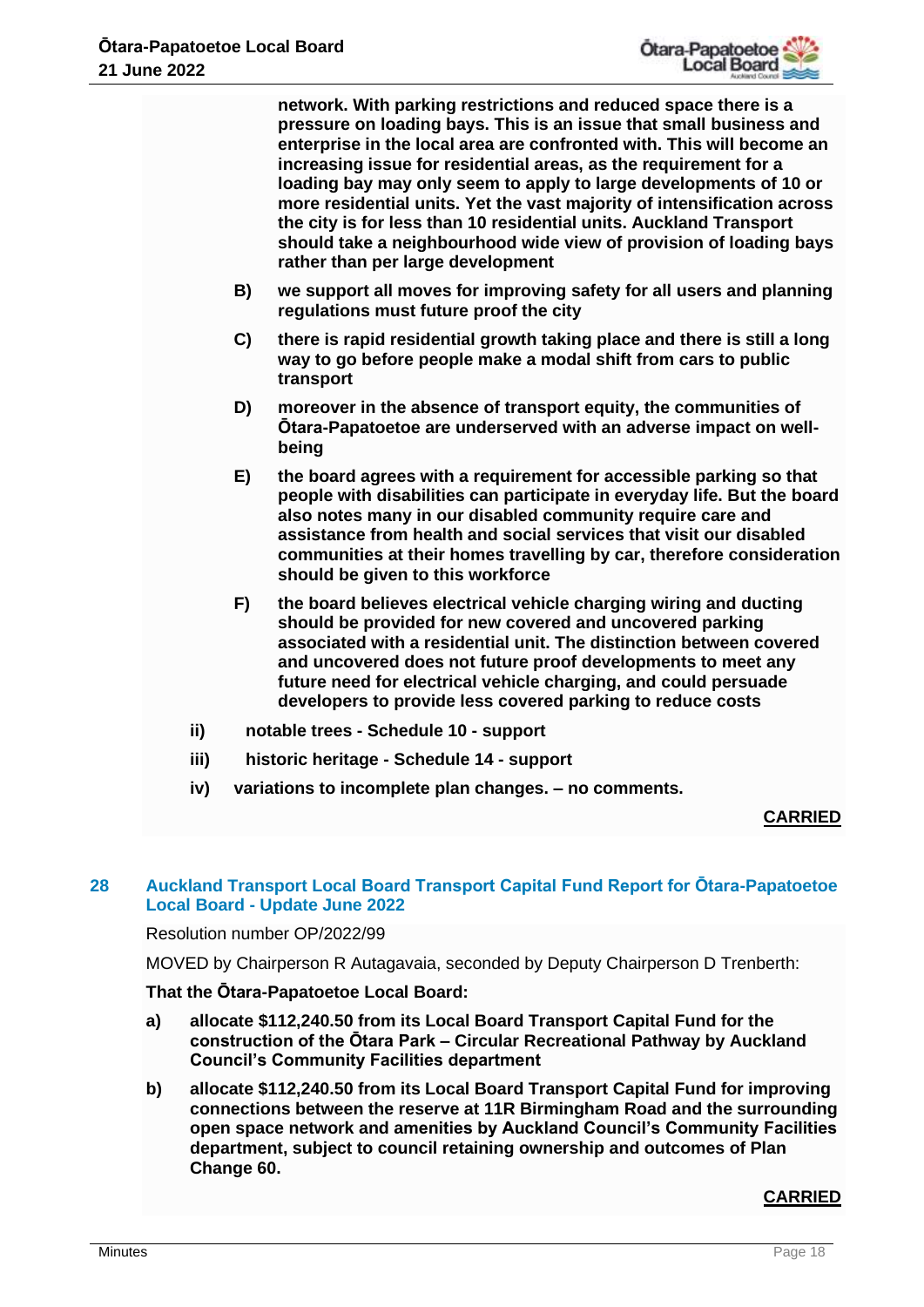

#### **29 Local board feedback on Auckland Transport's Draft Parking Strategy (2022)**

The local board feedback on Auckland Transport's Draft Parking Strategy (2022) was tabled at the meeting.

A copy has been attached to the official minutes and is available on the Auckland Council website as a minute attachment.

Resolution number OP/2022/100

MOVED by Chairperson R Autagavaia, seconded by Member S Nelson:

#### **That the Ōtara-Papatoetoe Local Board:**

- **a) note that there were three submissions from the local area, of the total of 943 submissions from people and organisations on Auckland's draft Parking Strategy**
- **b) request Auckland Transport to engage in innovative and targeted ways with local communities of Ōtara-Papatoetoe**
- **c) support all moves to reduce reliance on cars and make modal shifts to more sustainable modes of transport**
- **d) provide the following points of feedback (Attachment A tabled at the meeting) on the Draft Auckland Parking Strategy (2022) to reiterate the board's feedback (Resolution number OP/2021/101) prior to public consultation.**

#### **CARRIED**

#### **Attachments**

A 21 June 2022: Ōtara-Papatoetoe Local Board - Item 29 Local board feedback on Auckland Transport's Draft Parking Strategy (2022) - feedback.

#### **30 Community Facilities Network Plan revised Action Plan (2022)**

#### Resolution number OP/2022/102

MOVED by Chairperson R Autagavaia, seconded by Member R Robertson:

#### **That the Ōtara-Papatoetoe Local Board:**

- **a) receive the revised Community Facilities Network Plan Action Plan (2022), provided in Attachment A of the agenda report**
- **b) note Key Issue 4 in the Long-term Plan 2021-31 that sets a direction for community services to be delivered differently and with less reliance on delivery through council facilities**
- **c) in conjunction with action 164 (understanding community services currently provided by council and third parties), request additional actions and information in the Action Plan that outline how Key Issue 4 of the Long-term Plan 2021-31 will be implemented and facility-based services transitioned over the next few years with a focus on providing sufficient notice and support to manage the impact on customers**
- **d) note the decision of the Governing Body to allocate increased local board decision-making over local community services (GB/2021/137) and the need for high quality information, analysis and advice for local boards to consider appropriate service levels for their communities in the future**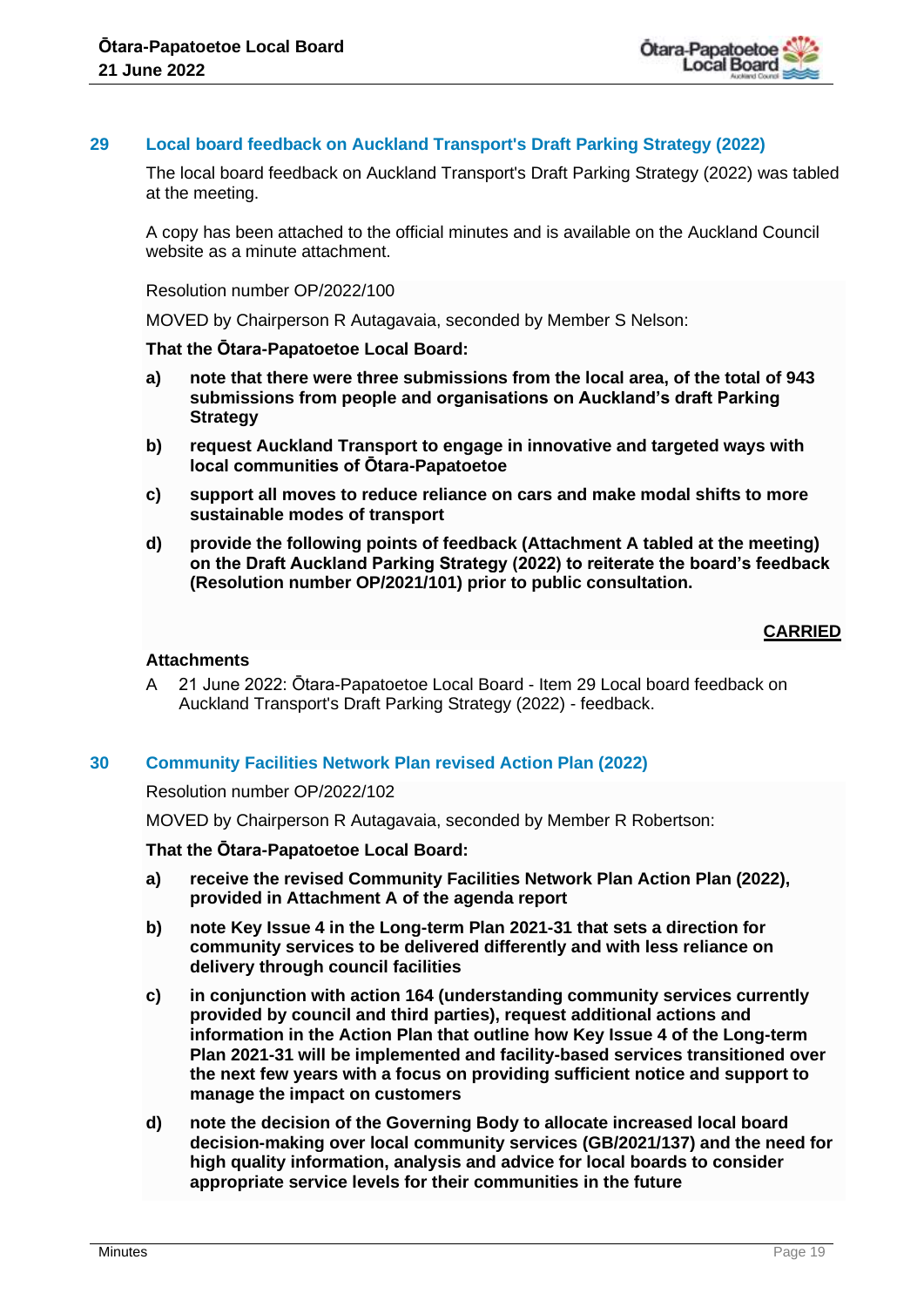- **e) note action 162 in the Action Plan which currently states "investigate how to approach local and regional planning for community services taking into account delegated decision making" is not currently programmed**
- **f) request wording in action 162 be amended to "allocated" decision making rather than "delegated" decision making, the description further clarified to ensure the focus is on providing information and advice to local boards on community service needs and priorities in local areas, and request this action be prioritised so the information is available in time for Local Board Plan development in 2023**
- **g) request that each action in the Plan clarify the respective governance role of local boards and the Governing Body so staff and the public understand the shared governance responsibilities in council facilities and community services provision**
- **h) request the Community Facilities Network Plan which sets the strategic direction for the Action Plan be reviewed from a first principles basis to incorporate significant strategic shifts in council policy and planning since 2015 in areas such as shared governance, Māori outcomes, climate action, and improving equity of access, and funding of, community services**
- **i) request that action 159 be noted as "programmed" as it is a Customer and Community Services work programme activity (#item 3484) for financial year 2022/2023**
- **j) request that the Community Facilities Network Action Plan include work scheduled to commence in 2022/23 on facilities planning in the Otara-Papatoetoe Customer and Community Services Work programme that is likely to have a positive impact on the wider network such as:**
	- **i) ID 1318 Review Library and Community Services in Old Papatoetoe**
	- **ii) ID1320 Develop a masterplan for the Manukau Sports Bowl**
	- **iii) ID 1321 Investigate suitability of Otara Town Centre Community Facilities**
	- **iv) ID 1422 Sports and Active Recreation Facilities Plan.**

## **CARRIED**

## **31 2022-23 Joint CCO Local Board Engagement Plans and 2021-22 Q3 Update**

Resolution number OP/2022/103

MOVED by Chairperson R Autagavaia, seconded by Deputy Chairperson D Trenberth:

## **That the Ōtara-Papatoetoe Local Board:**

- **a) adopt the Joint Council-Controlled Organisations Local Board Engagement Plan 2022-2023 (labelled as Attachments A – F of the agenda report), as agreed between the local board and Auckland Council's substantive Council-Controlled Organisations: Auckland Transport, Eke Panuku Development Auckland, Tātaki Auckland Unlimited and Watercare**
- **b) note that the attachments to the Joint Council-Controlled Organisations Local Board Engagement Plan 2022-2023 will be updated as needed, with changes reported to the local board each quarter**
- **c) authorise the chair of the local board to sign this agreement on behalf of the local board, alongside representatives from the four Council-Controlled Organisations**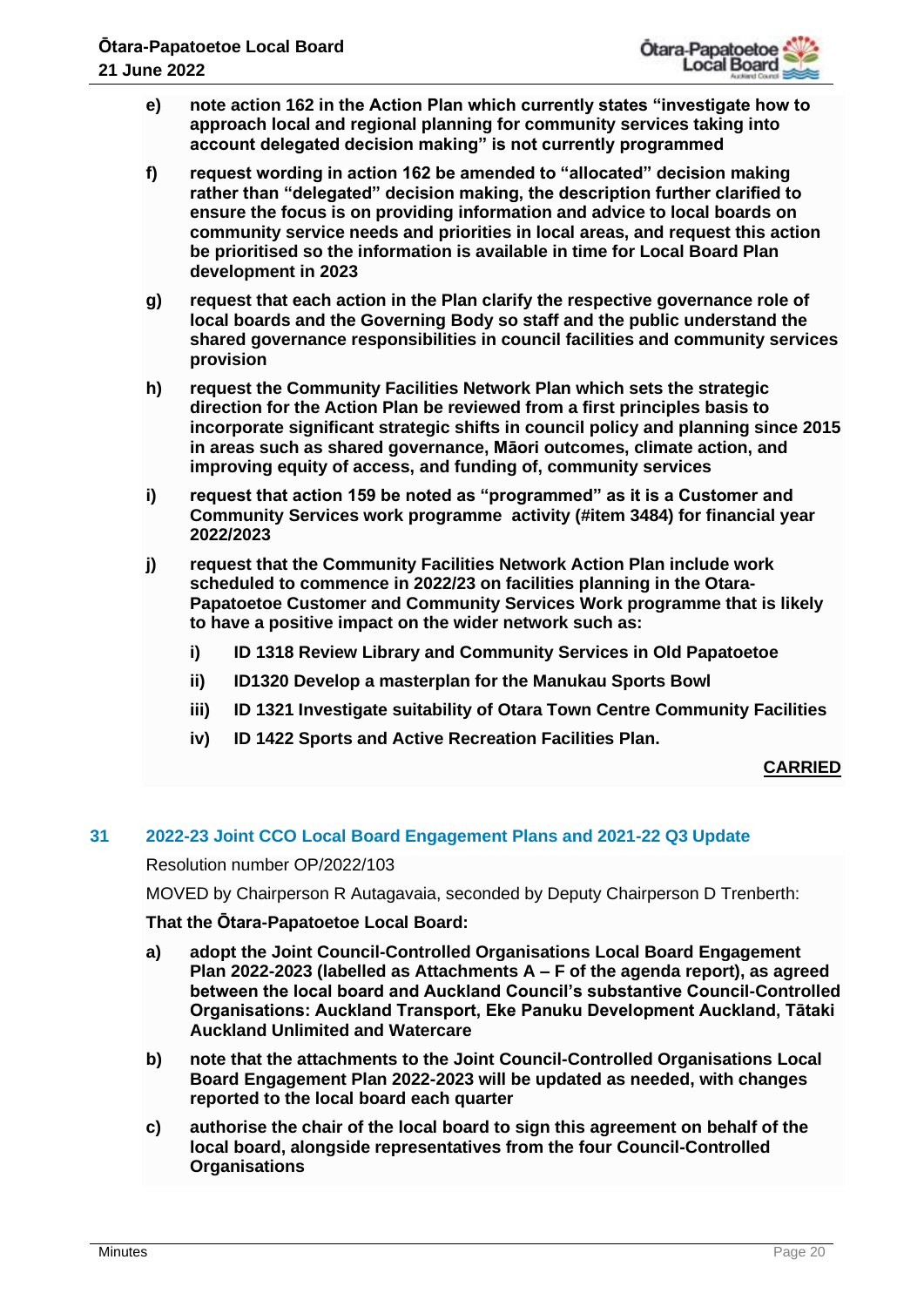

**d) request Tātaki Auckland Unlimited change the engagement approach on the following projects:**

| <b>Project name</b>                                                                                                          | <b>Current</b><br>engagement<br>approach | <b>Requested</b><br>engagement<br>approach |
|------------------------------------------------------------------------------------------------------------------------------|------------------------------------------|--------------------------------------------|
| Supporting a resilient and regenerative Māori<br>economy – Taki Hua economic strategy                                        | <b>Consult</b>                           | Collaborate                                |
| Delivering Lantern, Pasifika, Diwali and Tāmaki<br>Herenga Waka Festivals under a consolidated<br>cultural festival strategy | <b>Inform</b>                            | <b>Consult</b>                             |
| Developing and implementing a Māori<br>Engagement Plan to strengthen participation by<br>Māori and support Māori aspirations | <b>Inform</b>                            | <b>Collaborate</b>                         |

## **CARRIED**

## **32 Local board resolution responses and information report - public consultation on bus infrastructure upgrades and installing a refuge crossing**

Resolution number OP/2022/104

MOVED by Chairperson R Autagavaia, seconded by Deputy Chairperson D Trenberth:

## **That the Ōtara-Papatoetoe Local Board:**

**a) note the Auckland Transport public consultation on bus infrastructure upgrades and installing a refuge crossing, Attachments A and B of the agenda report.**

## **CARRIED**

## **33 Governance Forward Work Calendar**

Resolution number OP/2022/105

MOVED by Chairperson R Autagavaia, seconded by Member S Nelson:

#### **That the Ōtara-Papatoetoe Local Board:**

**a) note the Governance Forward Work Calendar.**

## **CARRIED**

## **34 Record of Ōtara-Papatoetoe Local Board Workshop Notes**

Resolution number OP/2022/106

MOVED by Chairperson R Autagavaia, seconded by Deputy Chairperson D Trenberth:

#### **That the Ōtara-Papatoetoe Local Board:**

**a) note the Ōtara-Papatoetoe Local Board workshop records for: 3 May, 10 May, 24 May and 31 May 2022.**